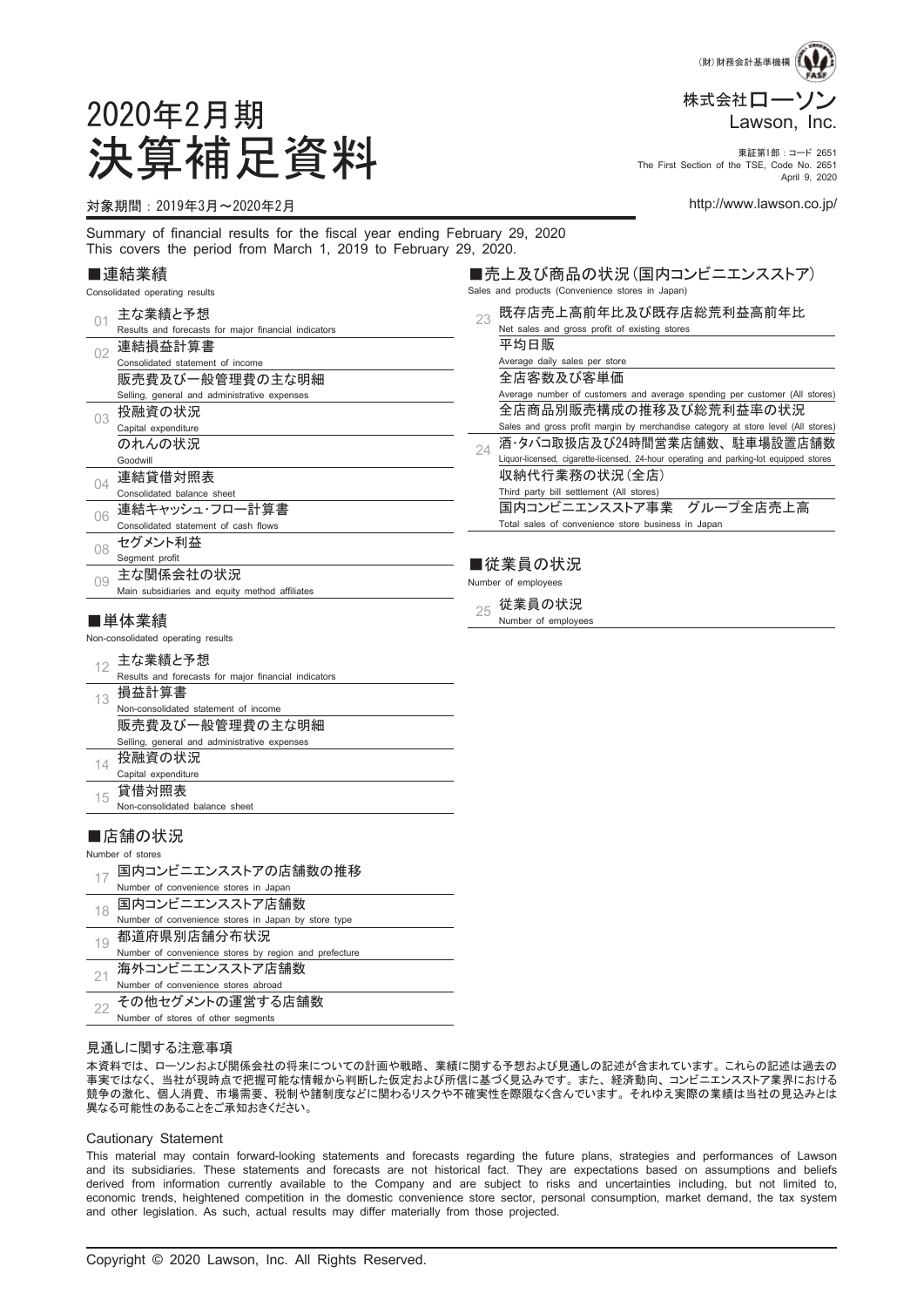#### ■主な業績と予想 Results and forecasts for major financial indicators

|                                                                                                       | 2018年度/FY2018                       |             | 2019年度/FY2019                       |             | 2020年度(計画)/FY2020 (Forecast)*4      |         |
|-------------------------------------------------------------------------------------------------------|-------------------------------------|-------------|-------------------------------------|-------------|-------------------------------------|---------|
|                                                                                                       | 通期/Full year                        |             | 通期/Full year                        |             | 通期計画/Full year                      |         |
|                                                                                                       | $2018.3.1 - 2019.2.28$<br>金額/Amount | 前年比/YoY     | $2019.3.1 - 2020.2.29$<br>金額/Amount | 前年比/YoY     | $2020.3.1 - 2021.2.28$<br>金額/Amount | 前年比/YoY |
| チェーン全店売上高 (百万円) *1<br>Net sales of convenience stores (millions of yen)                               | 2, 424, 541                         | 106.2%      | 2, 506, 970                         | 103.4%      |                                     |         |
| 加盟店売上高 (百万円)<br>Net sales of franchised stores (millions of yen)                                      | 2.204.909                           | 105.6%      | 2.280.482                           | 103.4%      |                                     |         |
| 直営店売上高 (百万円)<br>Net sales of company-operated stores (millions of yen)                                | 219, 632                            | 111.8%      | 226, 487                            | 103.1%      |                                     |         |
| 営業総収入 (百万円) *2<br>Gross operating revenue (millions of yen)                                           | 700, 647                            | 106.6%      | 730, 236                            | 104.2%      |                                     |         |
| 営業総利益 (百万円)<br>Operating gross profit (millions of yen)                                               | 502, 607                            | 105.6%      | 524, 490                            | 104.4%      |                                     |         |
| (対チェーン全店売上高比)<br>(Operating gross profit on Net sales of convenience stores)                          | 20.7%                               |             | 20.9%                               |             |                                     |         |
| 販売費及び一般管理費 (百万円)<br>Selling, general and administrative expenses (millions of yen)                    | 441, 825                            | 107.7%      | 461.547                             | 104.5%      |                                     |         |
| (対チェーン全店売上高比)<br>(Selling, general and administrative expenses<br>on Net sales of convenience stores) | 18.2%                               |             | 18.4%                               |             |                                     |         |
| 営業利益 (百万円) Operating income (millions of yen)                                                         | 60.781                              | 92.3%       | 62.943                              | 103.6%      |                                     |         |
| (対チェーン全店売上高比)<br>(Operating income on Net sales of convenience stores)                                | 2.5%                                |             | 2.5%                                |             | $\equiv$                            |         |
| 経常利益 (百万円) Ordinary income (millions of yen)                                                          | 57.700                              | 88.6%       | 56.346                              | 97.7%       |                                     |         |
| 親会社株主に帰属する当期純利益 (百万円)<br>Profit attributable to owners of parent<br>(millions of yen)                 | 25, 585                             | 95.4%       | 20, 108                             | 78.6%       |                                     |         |
| 1株当たり当期純利益 (円) Profit per share (yen)                                                                 |                                     | 255.71      |                                     | 200.95      | $\overline{\phantom{0}}$            |         |
| 純資産 (百万円) Net assets (millions of yen)                                                                |                                     | 281, 982    |                                     | 275, 347    |                                     |         |
| 総資産 (百万円) Total assets (millions of yen)*3                                                            |                                     | 1, 342, 329 |                                     | 1, 357, 732 | L.                                  |         |
| 1株当たり純資産 (円) Net assets per share (yen)                                                               |                                     | 2, 763, 54  |                                     | 2, 707.08   | $\equiv$                            |         |
| 総資産当期純利益率 ROA $^{*3}$                                                                                 |                                     | 2.3%        |                                     | 1.5%        |                                     |         |
| 自己資本当期純利益率 ROE                                                                                        |                                     | 9.3%        |                                     | 7.3%        | $\qquad \qquad -$                   |         |
| 流動比率 Current ratio <sup>*3</sup>                                                                      |                                     | 103.5%      |                                     | 113.3%      | $\overline{\phantom{0}}$            |         |
| 固定比率 Fixed ratio <sup>*3</sup>                                                                        |                                     | 261.4%      |                                     | 266.2%      | $\equiv$                            |         |
| 自己資本比率 Shareholders' equity ratio *3                                                                  |                                     | 20.6%       |                                     | 20.0%       | L.                                  |         |
| 配当性向(連結) Payout ratio (consolidated)                                                                  |                                     | 99.7%       |                                     | 74.6%       |                                     |         |

(注)

\*1 チェーン全店売上高は、 (株)ローソン単体および連結子会社を対象とし、 国内コンビニエンスストア事業、 海外事業および成城石井事業の店舗売上 高等の合計を記載しています。 なお、 成城石井事業については直営の成城石井店舗のみを集計しております。

\*2 営業総収入は直営店売上高、加盟店からの収入等の合計です

\*3 「『税効果会計に係る会計基準』 の一部改正」 等を当期首から適用しており、 過去の主要な経営指標等については、 当該会計基準等を遡って適用 した後の指標等となっております。

\*4 新型コロナウイルス感染症が世界的に拡大し、 国内外の事業環境に大きく影響を及ぼしております。 当社グループの事業領域は国内外で多岐にわた り、 現時点で業績予想の合理的な算定が困難であることから、 2021年2月期の連結業績予想につきましては、 未定といたします。 今後、 業績予想の算定が可能となった段階で、 速やかに公表いたします。

Notes:

\*1 The net sales of convenience stores include Lawson, Inc. and its consolidated subsidiaries.Therefore, it is a sum of total sales of domestic convenience stores business, overseas business and Seijo Ishii business.In addition, for Seijo Ishii business, it is a total of its company-operated stores.

\*2 The gross operating revenue is a sum of total sales of company-operated stores, income from franchised stores and others.

\*3 Partial Amendments to Accounting Standard for Tax Effect Accounting, etc. have been applied to our consolidated financial statements since the beginning of the fiscal year 2019. They have been retrospectively applied to major management indices related to the previous fiscal year.

\*4 The global spread of the novel coronavirus is wielding a considerable impact on the domestic and overseas business environment surrounding the Lawson Group. The Group is engaged in diverse business fields within and outside Japan, making it difficult to make a reasonable projection of its financial performance at this point. Therefore, the forecast of the Group's consolidated financial performance for the fiscal year ending February 2021 remains undetermined at this point. The Group's forecast will be promptly announced when its calculation becomes possible.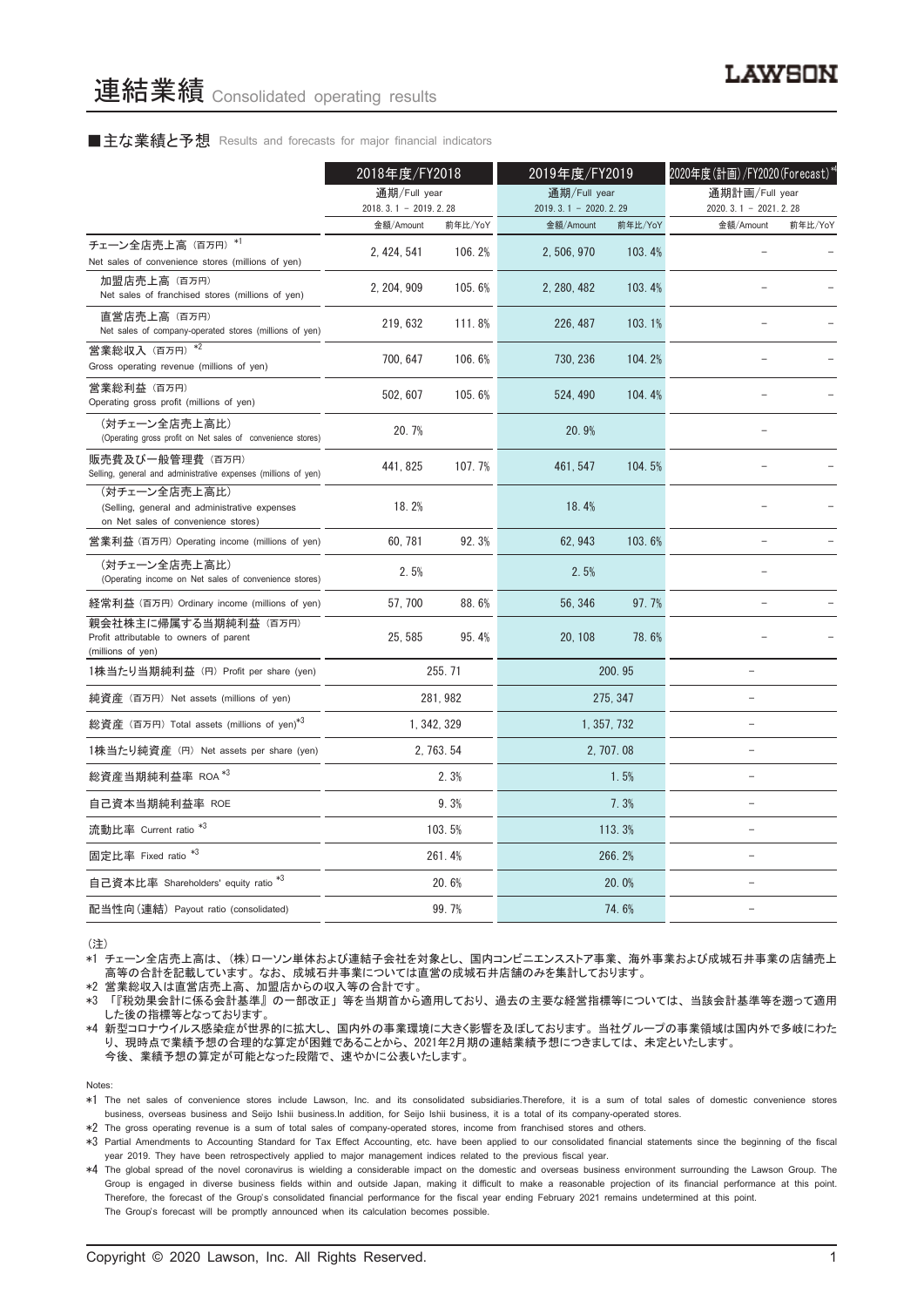# 連結業績 Consolidated operating results

# ■連結損益計算書 Consolidated statement of income

|                                                                      | 2018年度/FY2018          |         | 2019年度/FY2019          |         | 前年増減                |
|----------------------------------------------------------------------|------------------------|---------|------------------------|---------|---------------------|
|                                                                      | $2018.3.1 - 2019.2.28$ |         | $2019.3.1 - 2020.2.29$ |         | Increase (Decrease) |
|                                                                      | 百万円/Millions of yen    | 前年比/YoY | 百万円/Millions of yen    | 前年比/YoY | 百万円/Millions of yen |
| A. 営業総収入 Gross operating revenue<br>$B + E$                          | 700.647                | 106.6%  | 730.236                | 104.2%  | 29,589              |
| B. 売上高 Net sales *                                                   | 288.579                | 109.0%  | 302.843                | 104.9%  | 14, 263             |
| C. 売上原価 Cost of sales                                                | 198,040                | 109.2%  | 205, 746               | 103.9%  | 7,706               |
| D. 売上総利益 Gross profit<br>$B - C$                                     | 90.539                 | 108.6%  | 97.097                 | 107.2%  | 6,557               |
| E. 営業収入 Operating revenue<br>$F + G$                                 | 412.067                | 105.0%  | 427.393                | 103.7%  | 15, 325             |
| F. 加盟店からの収入 Income from franchised stores                            | 302, 136               | 104.5%  | 314, 260               | 104.0%  | 12, 124             |
| G. その他の営業収入 Other operating revenue                                  | 109.931                | 106.4%  | 113, 132               | 102.9%  | 3, 200              |
| H. 営業総利益 Operating gross profit<br>$A - C = D + E$                   | 502.607                | 105.6%  | 524.490                | 104.4%  | 21,882              |
| I. 販売費及び一般管理費 Selling, general and administrative expenses           | 441.825                | 107.7%  | 461.547                | 104.5%  | 19, 721             |
| J. 営業利益 Operating income<br>$H - I$                                  | 60,781                 | 92.3%   | 62, 943                | 103.6%  | 2, 161              |
| 営業外収益 Non-operating income                                           | 3.456                  | 90.1%   | 3.692                  | 106.8%  | 236                 |
| 営業外費用 Non-operating expenses                                         | 6,538                  | 144.8%  | 10.289                 | 157.4%  | 3.751               |
| 経常利益 Ordinary income                                                 | 57,700                 | 88.6%   | 56, 346                | 97.7%   | $-1, 354$           |
| 特別利益 Extraordinary income                                            | 738                    | 243.8%  | 164                    | 22.3%   | $-573$              |
| 特別損失 Extraordinary losses                                            | 18,561                 | 84.9%   | 26, 191                | 141.1%  | 7,629               |
| 税金等調整前当期純利益 Profit before income taxes                               | 39.876                 | 91.5%   | 30.319                 | 76.0%   | $-9,556$            |
| 法人税、住民税及び事業税 Income taxes - current                                  | 18, 328                | 129.2%  | 12, 814                | 69.9%   | $-5,514$            |
| 法人税等調整額 Income taxes - deferred                                      | $-4,015$               |         | $-2,563$               | 63.8%   | 1,451               |
| 当期純利益 Profit                                                         | 25.562                 | 95.2%   | 20.068                 | 78.5%   | $-5,494$            |
| 非支配株主に帰属する当期純利益<br>Profit attribiutable to non-controlling interests | $-22$                  |         | $-39$                  | 173.3%  | $-16$               |
| 親会社株主に帰属する当期純利益<br>Profit attributable to owners of parent           | 25, 585                | 95.4%   | 20.108                 | 78.6%   | $-5,477$            |

(注)

\* 「売上高」 は、 直営店売上高、 Eコマース売上高、 卸売事業売上高等の合計です。

Note:

\* Net sales of company-operated stores, e-commerce business, wholesale business and others.

■販売費及び一般管理費の主な明細 Selling, general and administrative expenses

|                                                          | 2018年度/FY2018       |                        | 2019年度/FY2019       |                        | 前年増減                |
|----------------------------------------------------------|---------------------|------------------------|---------------------|------------------------|---------------------|
|                                                          |                     | $2018.3.1 - 2019.2.28$ |                     | $2019.3.1 - 2020.2.29$ |                     |
|                                                          | 百万円/Millions of yen | 前年比/YoY                | 百万円/Millions of yen | 前年比/YoY                | 百万円/Millions of yen |
| 地代家賃 Rents                                               | 132.739             | 106.7%                 | 133, 880            | 100.9%                 | 1.140               |
| 人件費 Personnel expenses                                   | 84.279              | 106.5%                 | 86.535              | 102.7%                 | 2.255               |
| 有形固定資産減価償却費 Depreciation of property and store equipment | 53.276              | 111.9%                 | 62.035              | 116.4%                 | 8,759               |
| 広告宣伝費 Advertising expenses                               | 28.254              | 108.7%                 | 29.890              | 105.8%                 | 1,636               |
| 販売手数料 Sales commission                                   | 43.632              | 112.9%                 | 43.636              | 100.0%                 | 3                   |
| その他 Other                                                | 99.642              | 105.6%                 | 105.568             | 105.9%                 | 5.925               |
| 合計 Total                                                 | 441.825             | 107.7%                 | 461.547             | 104.5%                 | 19.721              |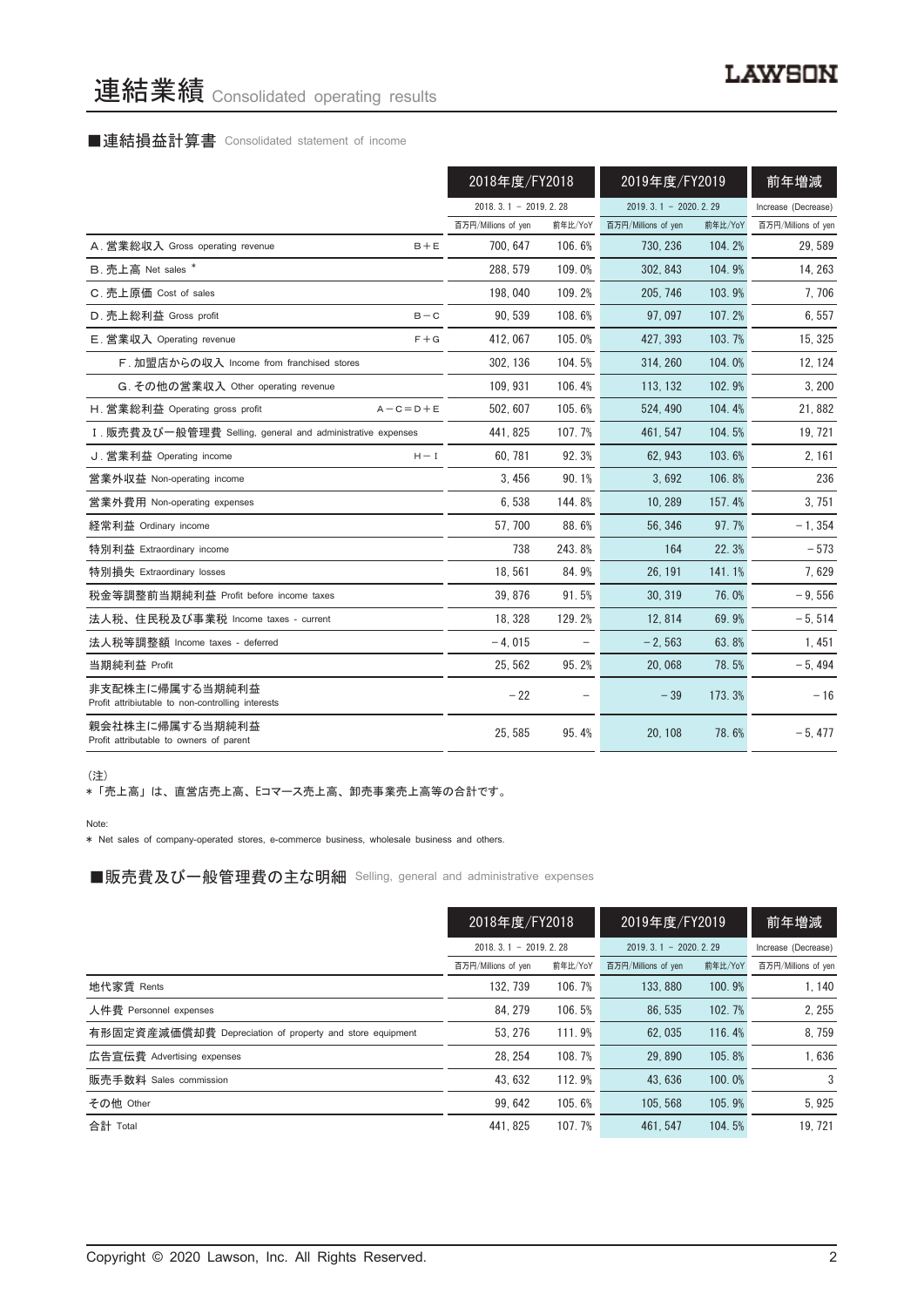#### ■投融資の状況 Capital expenditure

|                                                                | 2018年度/FY2018          | 2019年度/FY2019          | 前年増減                | 2020年度計画                                |
|----------------------------------------------------------------|------------------------|------------------------|---------------------|-----------------------------------------|
|                                                                | $2018.3.1 - 2019.2.28$ | $2019.3.1 - 2020.2.29$ | Increase (Decrease) | Forecasts / 2020, 3, $1 - 2021$ , 2, 28 |
|                                                                | 百万円/Millions of yen    | 百万円/Millions of yen    | 百万円/Millions of yen | 百万円/Millions of yen                     |
| 新店投資 New store investments                                     | 42,082                 | 24, 041                | $-18,041$           |                                         |
| 既存店投資<br>Existing store investments                            | 11, 425                | 10, 146                | $-1, 278$           |                                         |
| システム関連投資<br>IT-related investments                             | 18, 195                | 10,968                 | $-7,226$            |                                         |
| その他 Other                                                      | 7, 295                 | 747                    | $-6,548$            |                                         |
| 投資小計 Subtotal                                                  | 78,998                 | 45, 903                | $-33,094$           |                                         |
| 出資・融資<br>Investments and advances                              | 2,019                  | 2, 262                 | 243                 |                                         |
| リース Leases *                                                   | 59,053                 | 42, 559                | $-16, 493$          |                                         |
| 合計 Total                                                       | 140, 071               | 90, 726                | $-49, 345$          |                                         |
| 有形固定資産減価償却費<br>Depreciation of property and store<br>equipment | 53, 384                | 62, 149                | 8,765               |                                         |
| 無形固定資産償却費<br>Amortization of intangible assets                 | 13, 459                | 17,033                 | 3,573               |                                         |
| 減価償却費合計<br>Total depreciation and amortization                 | 66, 844                | 79, 183                | 12, 339             |                                         |

<sup>(</sup>注)

、一。<br>\* リース債務の返済による支出は、2018年度は40,682百万円、2019年度は53,318百万円です。

\* The amount of repayments of lease obligations (consolidated) is 40,682 millions of yen in fiscal year 2018 and 53,318 millions of yen in fiscal year 2019.

### ■のれんの状況 Goodwill

|                                                       | 2018年度/FY2018          |         | 2019年度/FY2019          |         | 前年増減                |  |
|-------------------------------------------------------|------------------------|---------|------------------------|---------|---------------------|--|
|                                                       | $2018.3.1 - 2019.2.28$ |         | $2019.3.1 - 2020.2.29$ |         | Increase (Decrease) |  |
|                                                       | 百万円/Millions of yen    | 前年比/YoY | 百万円/Millions of yen    | 前年比/YoY | 百万円/Millions of yen |  |
| のれん償却額<br>Amortization of goodwill                    |                        |         |                        |         |                     |  |
| 国内コンビニエンスストア事業<br>Domestic convenience store business | 2.417                  | 131.4%  | 2.443                  | 101.1%  | 26                  |  |
| 成城石井事業<br>Seijo Ishii business                        | 1.437                  | 100.0%  | 1.437                  | 100.0%  |                     |  |
| エンタテインメント関連事業<br>Entertainment-related business       | 501                    | 100.0%  | 501                    | 100.0%  |                     |  |
| その他 Other business                                    | 59                     | 98.7%   | 57                     | 97.1%   | $-1$                |  |
| 合計 Total                                              | 4.415                  | 115.0%  | 4.440                  | 100.6%  | 24                  |  |

|                                                       | 2018年度/FY2018<br>(2019年2月28日現在) |         | 2019年度/FY2019<br>(2020年2月29日現在) |       | 2018年度末からの増減                         |
|-------------------------------------------------------|---------------------------------|---------|---------------------------------|-------|--------------------------------------|
|                                                       | FY2018 (As of 2019.2.28)        |         | FY2019 (As of 2020, 2, 29)      |       | Increase (Decrease) from 2019, 2, 28 |
|                                                       | 百万円/Millions of yen             | 前年比/YoY | 前年比/YoY<br>百万円/Millions of yen  |       | 百万円/Millions of yen                  |
| 当期末残高<br>Balance of goodwill at end of period         |                                 |         |                                 |       |                                      |
| 国内コンビニエンスストア事業<br>Domestic convenience store business | 16.098                          | 106.2%  | 13.654                          | 84.8% | $-2.443$                             |
| 成城石井事業<br>Seijo Ishii business                        | 22.395                          | 94.0%   | 20.958                          | 93.6% | $-1.437$                             |
| エンタテインメント関連事業<br>Entertainment-related business       | 7.686                           | 93.9%   | 7.185                           | 93.5% | $-501$                               |
| その他 Other business                                    | 655                             | 85.6%   | 583                             | 89.0% | $-72$                                |
| 合計 Total                                              | 46.836                          | 97.7%   | 42.381                          | 90.5% | $-4.455$                             |

Note: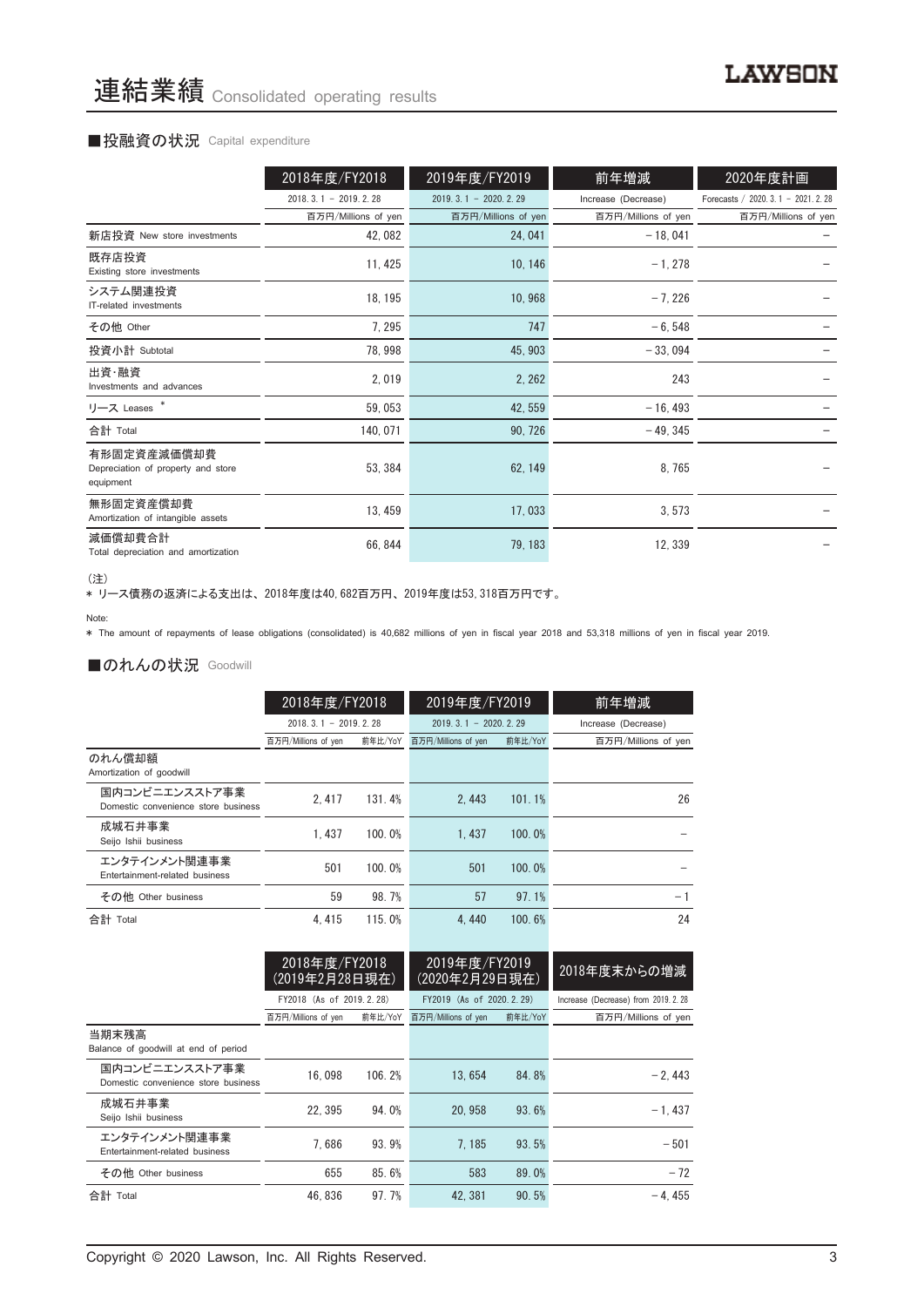### ■連結貸借対照表 Consolidated balance sheet

|                                                                            | 2018年度<br>(2019年2月28日現在) | 2019年度<br>(2020年2月29日現在) | 2018年度末からの増減                       |
|----------------------------------------------------------------------------|--------------------------|--------------------------|------------------------------------|
|                                                                            | FY2018 (As of 2019.2.28) | FY2019 (As of 2020.2.29) | Increase (Decrease) from 2019.2.28 |
| [資産の部 Assets]                                                              | 百万円/Millions of yen      | 百万円/Millions of yen      | 百万円/Millions of yen                |
| 流動資産 Current assets                                                        | 619, 603                 | 636, 697                 | 17,093                             |
| 現金及び預金 Cash and deposits*                                                  | 354, 240                 | 343, 587                 | $-10,652$                          |
| 加盟店貸勘定 Accounts receivable - due from franchised stores                    | 47, 179                  | 47, 366                  | 186                                |
| リース債権 Lease receivables                                                    | 19, 120                  | 17,876                   | $-1, 243$                          |
| 商品 Merchandise                                                             | 20, 862                  | 20, 985                  | 123                                |
| 未収入金 Accounts receivable - other                                           | 120, 969                 | 159, 122                 | 38, 152                            |
| その他 Other                                                                  | 57, 355                  | 47,802                   | $-9,552$                           |
| 貸倒引当金 Allowance for doubtful accounts                                      | $-124$                   | $-42$                    | 81                                 |
| 固定資産 Non-current assets                                                    | 722, 726                 | 721, 035                 | $-1,690$                           |
| 有形固定資産 Property and store equipment                                        | 382, 300                 | 392, 938                 | 10,638                             |
| ・建物及び構築物 Buildings and structures                                          | 207, 755                 | 201, 526                 | $-6, 228$                          |
| ・工具、器具及び備品 Tools, furniture and fixtures                                   | 16,056                   | 20, 093                  | 4,036                              |
| ・土地 Land                                                                   | 9,052                    | 8,913                    | - 139                              |
| ・リース資産 Leased assets                                                       | 146, 880                 | 146, 235                 | - 645                              |
| ・建設仮勘定 Construction in progress                                            | 2, 223                   | 1,825                    | $-397$                             |
| ・その他 Other                                                                 | 331                      | 14, 343                  | 14, 012                            |
| 無形固定資産 Intangible assets                                                   | 106, 672                 | 97,063                   | $-9,608$                           |
| ・ソフトウエア Soffware                                                           | 49, 791                  | 45, 151                  | $-4,639$                           |
| ・のれん Goodwill                                                              | 46, 836                  | 42, 381                  | $-4,455$                           |
| ・商標権 Trademark right                                                       | 9,468                    | 8,849                    | - 618                              |
| ・その他 Other                                                                 | 576                      | 680                      | 104                                |
| 投資その他の資産 Investments and other assets                                      | 233, 753                 | 231, 033                 | $-2,720$                           |
| ·投資有価証券 Investment securities                                              | 31, 140                  | 28,665                   | $-2,474$                           |
| ・長期貸付金 Long-term loans receivable                                          | 44, 024                  | 42, 488                  | $-1,536$                           |
| ・差入保証金 Guarantee deposits                                                  | 107, 034                 | 107, 193                 | 159                                |
| ・繰延税金資産 Deferred tax assets                                                | 30, 995                  | 34, 378                  | 3,383                              |
| ・その他 Other                                                                 | 21, 395                  | 18.938                   | $-2,457$                           |
| ・貸倒引当金 Allowance for doubtful accounts                                     | $-835$                   | $-630$                   | 205                                |
| 資産合計 Total assets                                                          | 1, 342, 329              | 1, 357, 732              | 15, 402                            |
| 有形固定資産の減価償却累計額<br>Accumulated depreciation of property and store equipment | 342, 857                 | 366, 817                 | 23,960                             |

<sup>(</sup>注)

\* 2020年2月29日現在、 現金及び預金には金融関連事業の317,570百万円が含まれており、 主にATM充填金として使用しております。

Note:

\* The amount of cash and deposits for financial services business as of February 29, 2020 is 317,570 millions of yen, most of which is used for refilling ATMs.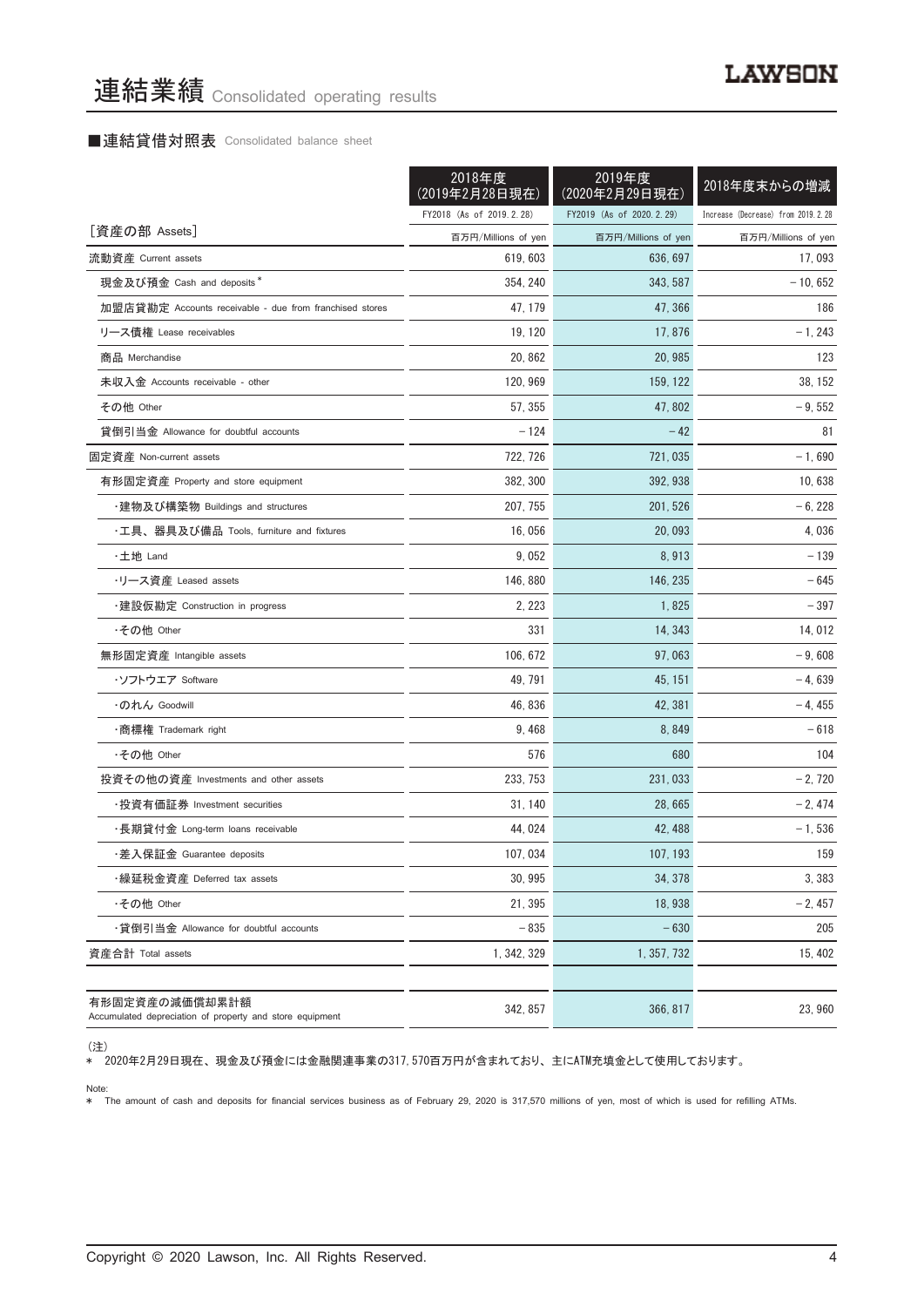# ■連結貸借対照表 Consolidated balance sheet

|                                                                                                                 | 2018年度<br>(2019年2月28日現在) | 2019年度<br>(2020年2月29日現在) | 2018年度末からの増減                       |
|-----------------------------------------------------------------------------------------------------------------|--------------------------|--------------------------|------------------------------------|
|                                                                                                                 | FY2018 (As of 2019.2.28) | FY2019 (As of 2020.2.29) | Increase (Decrease) from 2019.2.28 |
| [負債の部 Liabilities]                                                                                              | 百万円/Millions of yen      | 百万円/Millions of yen      | 百万円/Millions of yen                |
| 流動負債 Current liabilities                                                                                        | 598, 522                 | 561, 963                 | $-36,559$                          |
| 買掛金 Accounts payable - trade                                                                                    | 123, 408                 | 129, 397                 | 5,988                              |
| 短期借入金 Short-term loans payable                                                                                  | 126, 600                 | 39, 850                  | $-86,750$                          |
| 1年内返済予定の長期借入金<br>Current portion of long-term loans payable                                                     | 50,000                   |                          | $-50,000$                          |
| リース債務 Lease obligations                                                                                         | 38, 750                  | 45, 610                  | 6,859                              |
| 未払金 Accounts payable - other                                                                                    | 101, 995                 | 94, 848                  | $-7, 147$                          |
| 未払法人税等 Income taxes payable                                                                                     | 6,683                    | 7,915                    | 1, 232                             |
| 預り金 Deposits received                                                                                           | 131, 804                 | 193, 096                 | 61, 291                            |
| 賞与引当金 Provision for bonuses                                                                                     | 4, 263                   | 4,667                    | 404                                |
| その他 Other                                                                                                       | 15,015                   | 46, 577                  | 31, 561                            |
| 固定負債 Non-current liabilities                                                                                    | 461, 824                 | 520, 421                 | 58, 597                            |
| 長期借入金 Long-term loans payable*                                                                                  | 260,000                  | 310,000                  | 50,000                             |
| リース債務 Lease obligations                                                                                         | 131.441                  | 136, 665                 | 5, 224                             |
| 繰延税金負債 Deferred tax liabilities                                                                                 | 550                      | 521                      | $-29$                              |
| 役員退職慰労引当金<br>Provision for retirement benefits to executive officers and audit and<br>supervisory board members | 300                      | 282                      | $-17$                              |
| 退職給付に係る負債 Net defined benefit liability                                                                         | 15, 125                  | 16, 245                  | 1, 120                             |
| 資産除去債務 Asset retirement obligations                                                                             | 31, 102                  | 35, 335                  | 4, 233                             |
| その他 Other                                                                                                       | 23, 303                  | 21, 370                  | $-1,933$                           |
| 負債合計 Total liabilities                                                                                          | 1, 060, 347              | 1, 082, 385              | 22, 037                            |
| [純資産の部 Net assets]                                                                                              |                          |                          |                                    |
| 株主資本 Shareholders' equity                                                                                       | 270.649                  | 267, 181                 | $-3,467$                           |
| 資本金 Capital stock                                                                                               | 58, 506                  | 58,506                   |                                    |
| 資本剰余金 Capital surplus                                                                                           | 46, 984                  | 44, 605                  | $-2,379$                           |
| 利益剰余金 Retained earnings                                                                                         | 166, 187                 | 165,081                  | $-1, 105$                          |
| 自己株式 Treasury shares                                                                                            | $-1,028$                 | $-1,011$                 | $\frac{1}{2}$                      |
| その他の包括利益累計額<br>Accumulated other comprehensive income                                                           | 5.865                    | 3,695                    | $-2,169$                           |
| その他有価証券評価差額金<br>Valuation difference on available-for-sale securities                                           | 3,349                    | 1,496                    | $-1,852$                           |
| 土地再評価差額金 Revaluation reserve for land                                                                           | $-566$                   | $-207$                   | 358                                |
| 為替換算調整勘定 Foreign currency translation adjustments                                                               | 3,930                    | 3, 341                   | $-589$                             |
| 退職給付に係る調整累計額<br>Remeasurements of defined benefit plans                                                         | $-848$                   | $-934$                   | $-86$                              |
| 新株予約権 Subscription rights to shares                                                                             | 215                      | 255                      | 39                                 |
| 非支配株主持分 Non-controlling interests                                                                               | 5, 251                   | 4, 214                   | $-1,037$                           |
| 純資産合計 Net assets                                                                                                | 281, 982                 | 275, 347                 | $-6,634$                           |
| 負債純資産合計 Liabilities and net assets                                                                              | 1, 342, 329              | 1, 357, 732              | 15, 402                            |

<sup>(</sup>注)

\* 2020年2月29日現在、 長期借入金には金融関連事業の260,000百万円が含まれております。

Note: \* The amount of loans payable for financial services business as of February 29, 2020 is 260,000 millions of yen.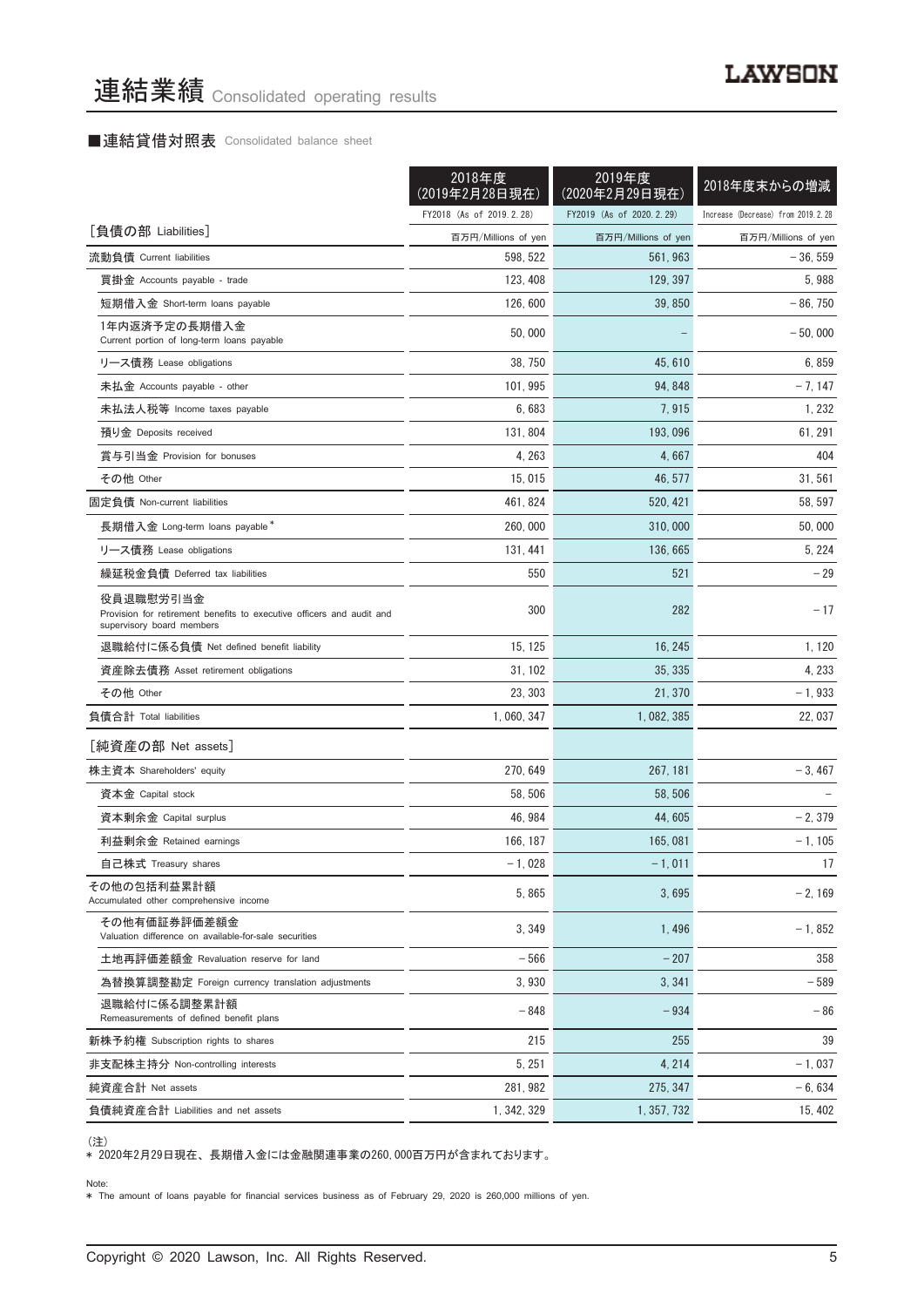■連結キャッシュ・フロー計算書 Consolidated statement of cash flows

|                                                                                          | 2018年度/FY2018          | 2019年度/FY2019          | 前年増減                |  |
|------------------------------------------------------------------------------------------|------------------------|------------------------|---------------------|--|
| I.営業活動によるキャッシュ・フロー                                                                       | $2018.3.1 - 2019.2.28$ | $2019.3.1 - 2020.2.29$ | Increase (Decrease) |  |
| I. Net cash provided by (used in) operating activities                                   | 百万円/Millions of yen    | 百万円/Millions of yen    | 百万円/Millions of yen |  |
| 税金等調整前当期純利益 Profit before income taxes                                                   | 39, 876                | 30, 319                | $-9,556$            |  |
| 減価償却費 Depreciation and amortization                                                      | 66, 844                | 79, 183                | 12, 339             |  |
| 減損損失 Impairment loss                                                                     | 13,891                 | 18, 722                | 4,830               |  |
| 受取利息 Interest income                                                                     | $-714$                 | $-651$                 | 62                  |  |
| 支払利息 Interest expenses                                                                   | 2, 768                 | 4,006                  | 1, 237              |  |
| 固定資産除却損 Loss on retirement of non-current assets                                         | 4, 141                 | 6, 120                 | 1,979               |  |
| 売上債権の増減額(マイナスは増加)                                                                        |                        |                        |                     |  |
| Decrease (increase) in notes and accounts receivable - trade                             | $-2,707$               | $-205$                 | 2,501               |  |
| 未収入金の増減額(マイナスは増加)<br>Decrease (increase) in accounts receivable - other                  | $-38,404$              | $-38,388$              | 15                  |  |
| 仕入債務の増減額(マイナスは減少)<br>Increase (decrease) in notes and accounts payable - trade           | 5, 752                 | 6, 116                 | 364                 |  |
| 未払金の増減額(マイナスは減少)<br>Increase (decrease) in accounts payable - other                      | 41, 109                | $-7,013$               | $-48, 122$          |  |
| 預り金の増減額(マイナスは減少)                                                                         |                        |                        |                     |  |
| Increase (decrease) in deposits received                                                 | 22, 179                | 61, 292                | 39, 113             |  |
| 退職給付に係る負債の増減額(マイナスは減少)<br>Increase (decrease) in net defined benefit liability           | 876                    | 783                    | $-93$               |  |
| 銀行業におけるコールローンの純増減(マイナスは増加)<br>Net decrease (increase) in call loans for banking business | $-20,000$              | 10,000                 | 30.000              |  |
| 銀行業におけるコールマネーの純増減(マイナスは減少)<br>Net increase (decrease) in call money for banking business |                        | 19,000                 | 19,000              |  |
| その他 Other - net                                                                          | 13, 785                | 28, 226                | 14, 440             |  |
| 小計 Subtotal                                                                              | 149, 400               | 217, 512               | 68, 112             |  |
| 利息の受取額 Interest income received                                                          | 671                    | 632                    | $-39$               |  |
| 利息の支払額 Interest expenses paid                                                            | $-2,771$               | $-4,006$               | - 1, 235            |  |
| 法人税等の支払額 Income taxes paid                                                               | $-18,706$              | $-11,435$              | 7, 270              |  |
| 営業活動によるキャッシュ・フロー                                                                         | 128, 594               | 202, 703               | 74, 108             |  |
| Net cash provided by (used in) operating activities                                      |                        |                        |                     |  |
| Ⅱ. 投資活動によるキャッシュ・フロー                                                                      |                        |                        |                     |  |
| II. Net cash provided by (used in) investing activities                                  |                        |                        |                     |  |
| 有形固定資産の取得による支出<br>Purchase of property and store equipment                               | $-43.284$              | $-33.851$              | 9,432               |  |
| 無形固定資産の取得による支出 Purchase of intangible assets                                             | $-18,060$              | $-10,931$              | 7, 128              |  |
| 投資有価証券の取得による支出<br>Purchase of investment securities                                      | $-5,756$               | $-129$                 | 5,627               |  |
| 投資有価証券の売却による収入                                                                           | 7, 157                 | 243                    | $-6,914$            |  |
| Proceeds from sales of investment securities<br>関係会社株式の取得による支出                           | $-3,597$               | $-2, 246$              | 1,350               |  |
| Purchase of shares of subsidiaries and associates                                        |                        |                        |                     |  |
| 長期貸付けによる支出<br>Payments of long-term loans receivable                                     | $-7,388$               | $-5,960$               | 1,428               |  |
| 長期貸付金の回収による収入<br>Collection of long-term loans receivable                                | 5, 110                 | 5, 735                 | 625                 |  |
| 差入保証金の差入による支出                                                                            | $-24, 239$             | $-18,023$              | 6, 216              |  |
| Payments for guarantee deposits<br>差入保証金の回収による収入                                         | 18, 428                | 17,836                 | $-592$              |  |
| Proceeds from collection of guarantee deposits<br>長期前払費用の取得による支出                         | $-5,752$               | $-796$                 | 4,955               |  |
| Purchase of long-term prepaid expenses                                                   |                        |                        |                     |  |
| 事業譲受による支出 Payments for transfer of business                                              | $-2,730$               | $\qquad \qquad -$      | 2, 730              |  |
| その他 Other - net<br>投資活動によるキャッシュ・フロー                                                      | $-904$                 | $-950$                 | - 45                |  |
| Net cash provided by (used in) investing activities                                      | $-81,017$              | $-49,074$              | 31, 943             |  |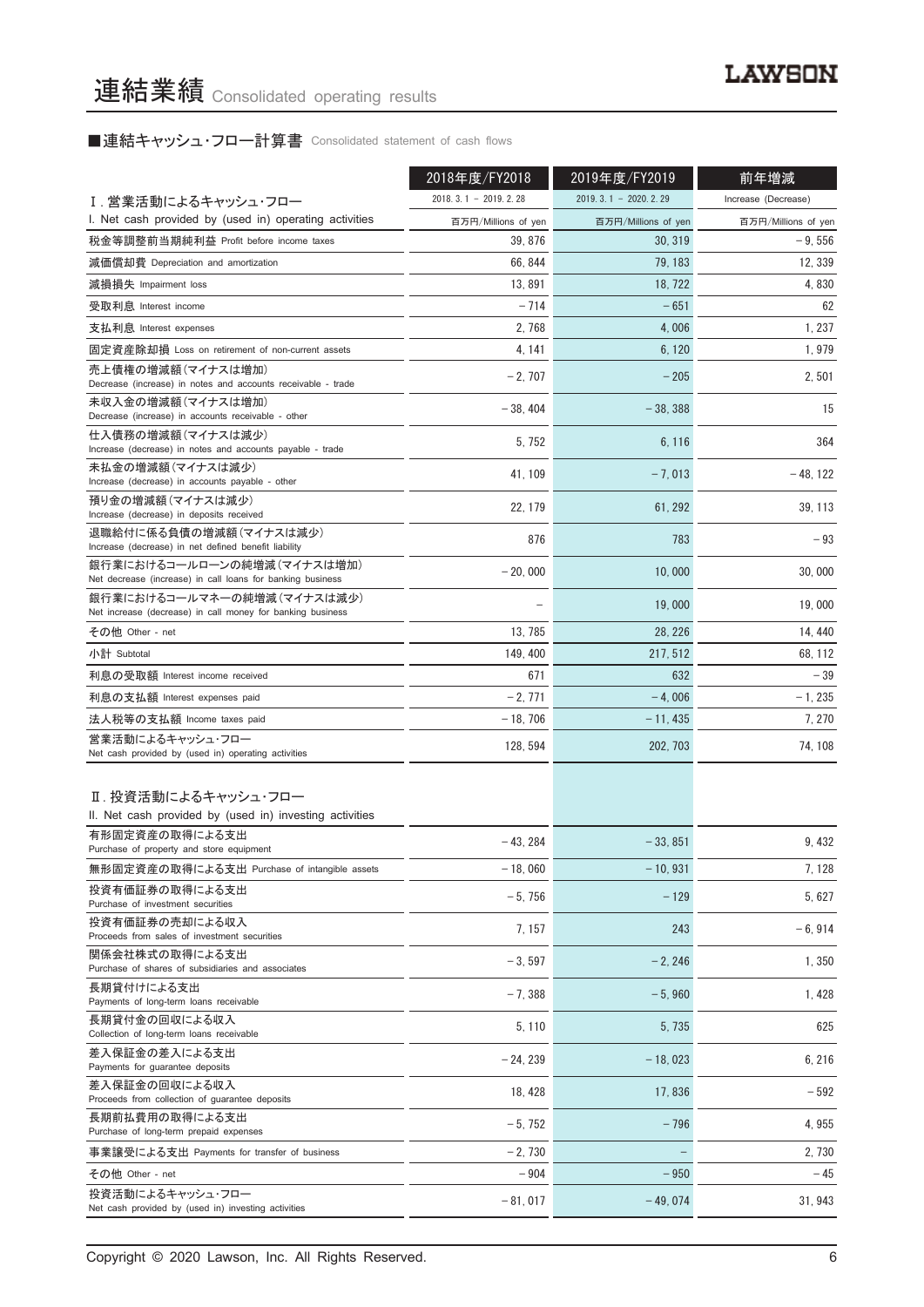# ■連結キャッシュ・フロー計算書 Consolidated statement of cash flows

|                                                                                                                                                      | 2018年度/FY2018          | 2019年度/FY2019          | 前年増減                |
|------------------------------------------------------------------------------------------------------------------------------------------------------|------------------------|------------------------|---------------------|
| Ⅲ. 財務活動によるキャッシュ・フロー                                                                                                                                  | $2018.3.1 - 2019.2.28$ | $2019.3.1 - 2020.2.29$ | Increase (Decrease) |
| III. Net cash provided by (used in) financing activities                                                                                             | 百万円/Millions of yen    | 百万円/Millions of yen    | 百万円/Millions of yen |
| 短期借入金の純増減額(マイナスは減少)<br>Net increase (decrease) in short-term loans payable                                                                           | 90.260                 | $-86,750$              | $-177.010$          |
| 長期借入金の借入による収入<br>Proceeds from long-term loans payable                                                                                               | 260,000                | 50,000                 | $-210.000$          |
| 長期借入金の返済による支出<br>Repayments of long-term loans payable                                                                                               | $-6.044$               | $-50.000$              | $-43.955$           |
| リース債務の返済による支出 Repayments of lease obligations                                                                                                        | $-40.682$              | $-53, 318$             | $-12.635$           |
| 配当金の支払額 Cash dividends paid                                                                                                                          | $-25, 514$             | $-20, 262$             | 5, 252              |
| 連結の範囲の変更を伴わない子会社株式の取得による支出<br>Payments from changes in ownership interests in subsidiaries that<br>do not result in change in scope of consolidation |                        | $-3,521$               | $-3,521$            |
| その他 Other - net                                                                                                                                      | $-80$                  | $-59$                  | 21                  |
| 財務活動によるキャッシュ・フロー<br>Net cash provided by (used in) financing activities                                                                              | 277, 937               | $-163.910$             | $-441,848$          |
| Ⅳ. 現金及び現金同等物に係る換算差額<br>IV. Effect of exchange rate change on cash and cash<br>equivalents                                                            | $-1,409$               | $-371$                 | 1,037               |
| V. 現金及び現金同等物の増減額(マイナスは減少)<br>V. Net increase (decrease) in cash and cash equivalents                                                                 | 324, 105               | $-10,652$              | $-334,758$          |
| VI. 現金及び現金同等物の期首残高<br>VI. Cash and cash equivalents at beginning of period                                                                           | 30, 120                | 354, 236               | 324, 115            |
| Ⅶ. 連結の範囲の変更に伴う現金及び現金同等物<br>の増減額(マイナスは減少)<br>VII. Increase (decrease) in cash and cash equivalents<br>resulting from change of scope of consolidation | 10                     |                        | $-10$               |
| Ⅷ. 現金及び現金同等物の期末残高<br>VIII. Cash and cash equivalents at end of period                                                                                | 354.236                | 343.583                | $-10.652$           |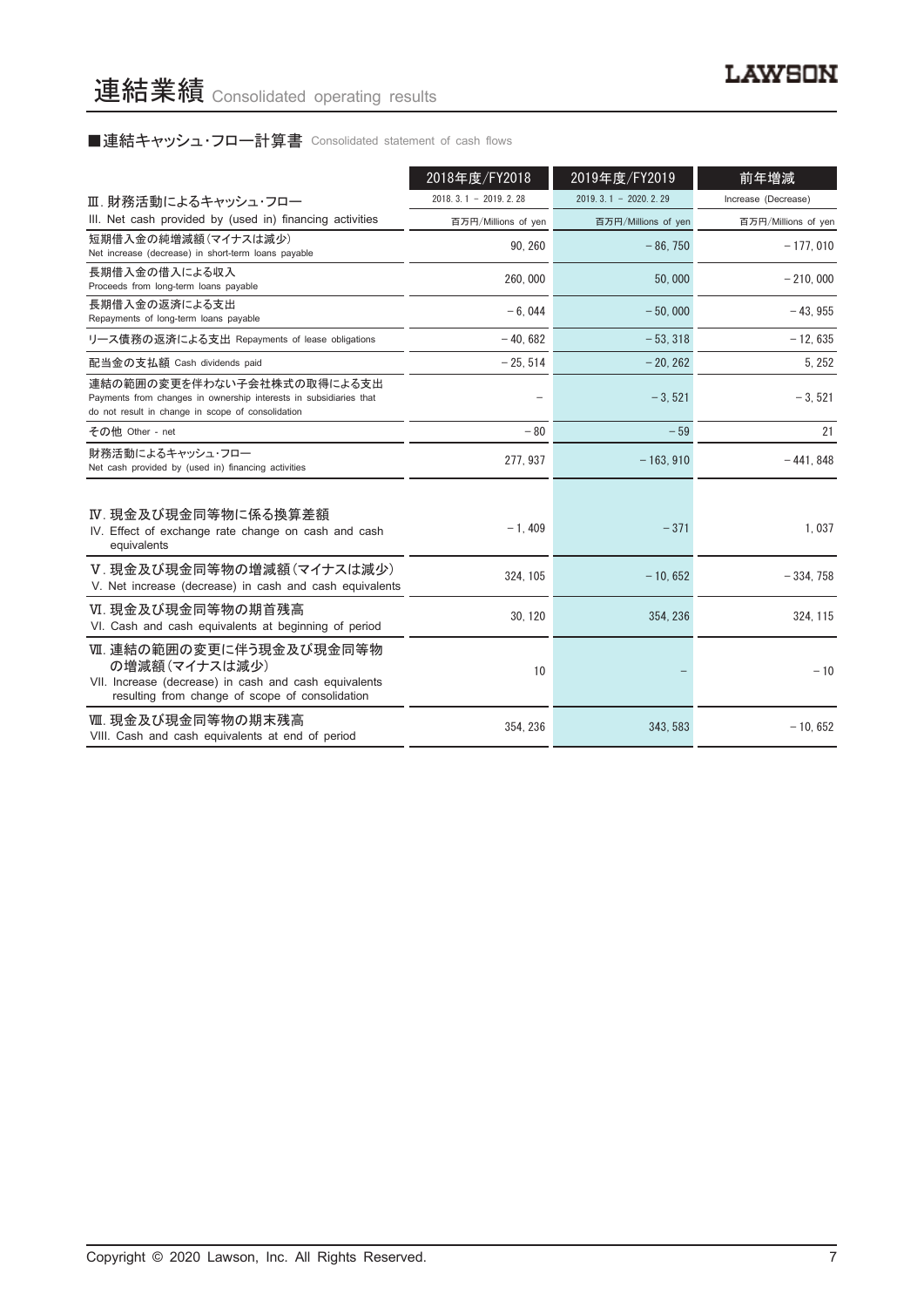# **LAWSON**

# ■セグメント利益 Segment profit

|                                                       | 2018年度/FY2018          |         | 2019年度/FY2019          |         | 前年増減                |  |
|-------------------------------------------------------|------------------------|---------|------------------------|---------|---------------------|--|
|                                                       | $2018.3.1 - 2019.2.28$ |         | $2019.3.1 - 2020.2.29$ |         | Increase (Decrease) |  |
|                                                       | 百万円/Millions of yen    | 前年比/YoY | 百万円/Millions of yen    | 前年比/YoY | 百万円/Millions of yen |  |
| セグメント利益 Segment profit                                |                        |         |                        |         |                     |  |
| 国内コンビニエンスストア事業<br>Domestic convenience store business | 48.262                 | 90.0%   | 47.121                 | 97.6%   | $-1, 141$           |  |
| 成城石井事業<br>Seijo Ishii business                        | 7.413                  | 108.2%  | 8.348                  | 112.6%  | 934                 |  |
| エンタテインメント関連事業<br>Entertainment-related business       | 4.499                  | 116.8%  | 5.313                  | 118.1%  | 813                 |  |
| 金融関連事業<br>Financial services business                 | 2.223                  | 52.0%   | 3.088                  | 138.9%  | 864                 |  |
| その他 Other business                                    | $-1.618$               | 57.6%   | $-929$                 | 57.4%   | 689                 |  |
| 合計 Total                                              | 60.781                 | 92.3%   | 62.943                 | 103.6%  | 2.161               |  |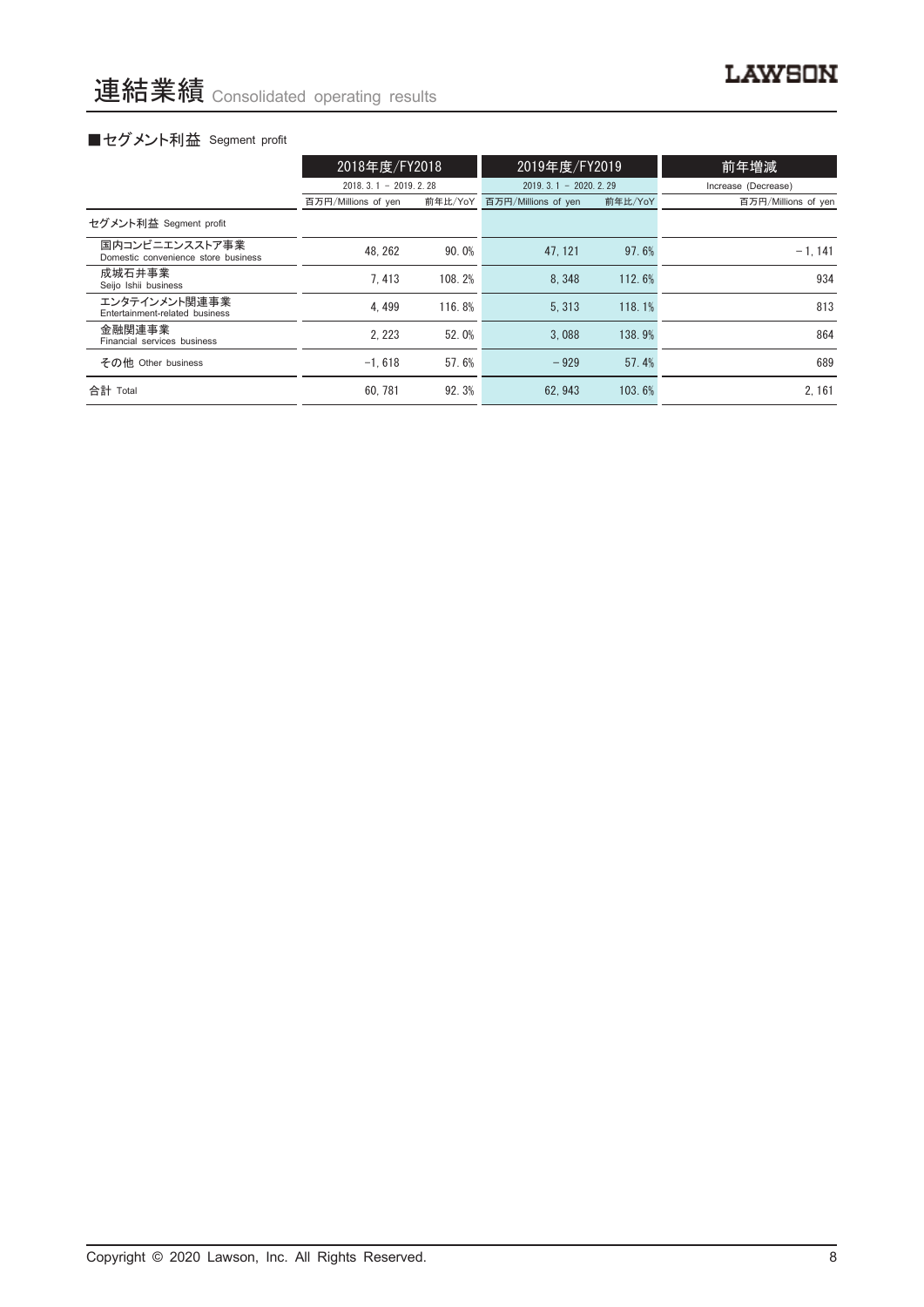■主な関係会社の状況 Main subsidiaries and equity method affiliates

| 1. 連結子会社                             |                                                                                                                             | (株)ローソン山陰 *2                                    |                                                                        |                                                                                                                                           | (株)ローソンアーバンワークス                                          |                     |
|--------------------------------------|-----------------------------------------------------------------------------------------------------------------------------|-------------------------------------------------|------------------------------------------------------------------------|-------------------------------------------------------------------------------------------------------------------------------------------|----------------------------------------------------------|---------------------|
| 1. Consolidated subsidiaries         |                                                                                                                             | Lawson Sanin, Inc.                              |                                                                        |                                                                                                                                           | Lawson urbanworks, Inc.                                  |                     |
| 設立日 Date of establishment            |                                                                                                                             | 2016年9月 2016.9                                  |                                                                        |                                                                                                                                           | 2017年11月 2017.11                                         |                     |
| 決算月 Fiscal year end                  |                                                                                                                             | 2月 February                                     |                                                                        |                                                                                                                                           | 2月 February                                              |                     |
| グループ出資比率 Share of group companies *1 |                                                                                                                             | 100.0%                                          |                                                                        |                                                                                                                                           | 100.0%                                                   |                     |
| 事業内容 Business activities             |                                                                                                                             | 山陰地方におけるコンビニエンスストア事業                            | Lawson's chain-store development and operation in Sanin area           |                                                                                                                                           | 「ローソン」の店舗運営<br>Store operation business of LAWSON stores |                     |
| 他出資者 Other shareholders              |                                                                                                                             |                                                 |                                                                        |                                                                                                                                           |                                                          |                     |
|                                      |                                                                                                                             | 2017. 3-2018. 2 2018. 3-2019. 2 2019. 3-2020. 2 |                                                                        |                                                                                                                                           | 2017. 3-2018. 2 2018. 3-2019. 2 2019. 3-2020. 2          |                     |
| チェーン全店売上高 Total net sales            | 50, 229                                                                                                                     | 49, 183                                         | 百万円/Millions of yen<br>48, 843                                         | $\qquad \qquad -$                                                                                                                         | 15,692                                                   | 百万円/Millions of yen |
| 営業総収入 Gross operating revenue        | 7,876                                                                                                                       | 7,527                                           | 7,517                                                                  | $\qquad \qquad -$                                                                                                                         | 15, 979                                                  | 15, 195<br>15, 470  |
| 営業利益 Operating income                | 582                                                                                                                         | 403                                             | 379                                                                    |                                                                                                                                           | $-21$                                                    | 56                  |
| 経常利益 Ordinary income                 | 596                                                                                                                         | 421                                             | 374                                                                    |                                                                                                                                           | 14                                                       | 63                  |
| 当期純利益 Profit                         | 254                                                                                                                         | 148                                             | 98                                                                     | $\overline{\phantom{a}}$                                                                                                                  | 7                                                        | 34                  |
|                                      |                                                                                                                             |                                                 |                                                                        |                                                                                                                                           |                                                          |                     |
|                                      |                                                                                                                             | (株)ローソンストア100 *3                                |                                                                        |                                                                                                                                           | (株) S C I                                                |                     |
|                                      |                                                                                                                             | Lawson Store100, Inc.                           |                                                                        |                                                                                                                                           | SCI, Inc.                                                |                     |
| 設立日 Date of establishment            |                                                                                                                             | 2013年11月 2013.11<br>2月 February                 |                                                                        |                                                                                                                                           | 2012年7月 2012.7                                           |                     |
| 決算月 Fiscal year end                  |                                                                                                                             |                                                 |                                                                        |                                                                                                                                           | 2月 February                                              |                     |
| グループ出資比率 Share of group companies *1 |                                                                                                                             | 100.0%                                          |                                                                        | 100.0%                                                                                                                                    |                                                          |                     |
| 事業内容 Business activities             |                                                                                                                             | 「ローソンストア100」の店舗運営<br>及び指導並びに商品関連事業              |                                                                        | SCM機能子会社<br>Store operation and merchandising function of LAWSON STORE100 Serving supply chain management of convenience store businesses |                                                          |                     |
| 他出資者 Other shareholders              |                                                                                                                             |                                                 |                                                                        |                                                                                                                                           |                                                          |                     |
|                                      |                                                                                                                             |                                                 |                                                                        |                                                                                                                                           |                                                          |                     |
|                                      |                                                                                                                             |                                                 | 2017. 3-2018. 2 2018. 3-2019. 2 2019. 3-2020. 2<br>百万円/Millions of yen |                                                                                                                                           | 2017. 3-2018. 2 2018. 3-2019. 2 2019. 3-2020. 2          | 百万円/Millions of yen |
| チェーン全店売上高 Total net sales            | 40,580                                                                                                                      | 37, 793                                         | 36, 182                                                                |                                                                                                                                           |                                                          |                     |
| 営業総収入 Gross operating revenue        | 44, 942                                                                                                                     | 42, 295                                         | 40, 493                                                                | 283, 884                                                                                                                                  | 309, 482                                                 | 304, 877            |
| 営業利益 Operating income                | $-325$                                                                                                                      | $-348$                                          | $-759$                                                                 | 2,385                                                                                                                                     | 2, 489                                                   | 2, 817              |
| 経常利益 Ordinary income                 | $-328$                                                                                                                      | $-346$                                          | $-763$                                                                 | 2,392                                                                                                                                     | 2, 494                                                   | 2,823               |
| 当期純利益 Profit                         | $-381$                                                                                                                      | $-191$                                          | $-600$                                                                 | 1,558                                                                                                                                     | 1,624                                                    | 1,848               |
|                                      |                                                                                                                             | (株) 成城石井 *4                                     |                                                                        |                                                                                                                                           |                                                          |                     |
|                                      |                                                                                                                             | SEIJO ISHII CO., LTD.                           |                                                                        |                                                                                                                                           |                                                          |                     |
| 設立日 Date of establishment            |                                                                                                                             | 1927年2月 1927.2                                  |                                                                        |                                                                                                                                           |                                                          |                     |
| 決算月 Fiscal year end                  |                                                                                                                             | 2月 February                                     |                                                                        |                                                                                                                                           |                                                          |                     |
| グループ出資比率 Share of group companies *1 |                                                                                                                             | 100.0%                                          |                                                                        |                                                                                                                                           |                                                          |                     |
| 事業内容 Business activities             | 食品総合小売業、輸入、卸売、食品製造<br>及び飲食店の事業<br>Food retailing, import, wholesale, food manufacture<br>and restaurant operations business |                                                 |                                                                        |                                                                                                                                           |                                                          |                     |
| 他出資者 Other shareholders              |                                                                                                                             |                                                 |                                                                        |                                                                                                                                           |                                                          |                     |
|                                      |                                                                                                                             | 2017. 3-2018. 2 2018. 3-2019. 2 2019. 3-2020. 2 |                                                                        |                                                                                                                                           |                                                          |                     |
|                                      |                                                                                                                             |                                                 | 百万円/Millions of yen                                                    |                                                                                                                                           |                                                          |                     |
| チェーン全店売上高 Total net sales            | 75, 469                                                                                                                     | 79,502                                          | 85, 381                                                                |                                                                                                                                           |                                                          |                     |
| 営業総収入 Gross operating revenue        | 81, 957                                                                                                                     | 87, 229                                         | 93, 769                                                                |                                                                                                                                           |                                                          |                     |
| 営業利益 Operating income                | 7,611                                                                                                                       | 8, 171                                          | 9, 105                                                                 |                                                                                                                                           |                                                          |                     |
| 経常利益 Ordinary income                 | 7,598                                                                                                                       | 8,308                                           | 9,042                                                                  |                                                                                                                                           |                                                          |                     |
| 当期純利益 Profit                         | 4,339                                                                                                                       | 4,885                                           | 5, 348                                                                 |                                                                                                                                           |                                                          |                     |

(注)

\*1 グループ出資比率には、 (株)ローソンからの出資のほか、 グループ企業等からの出資を含みます。

\*2 (株)ローソン山陰は、 2020年3月1日付で当社に吸収合併しております。

\*3 ローソンストア100事業全体の営業利益(社内管理ベース)は、 2019年度累計で — 1,345百万円となっております。 これは、 (株)ローソンストア100の営業利益に、 (株)ローソンの担当事業本部による社内管理上の営業利益を合算して算出したものです。

\*4 設立日については、 創業時点を記載しております。

Notes:

\*1 Share of group companies includes investments from group companies besides investments from Lawson, Inc.

\*2 Lawson Sanin, Inc. was merged into Lawson, Inc. effective March 1, 2020.

\*3 According to our internal calculation, the combined operating income of LAWSON STORE100 business has made a total of (1,345) million yen in fiscal year 2019. This total was calculated by adding the operating income of Lawson Store100, Inc. together with the operating income of Lawson, Inc.'s LAWSON STORE100 business division.

\*4 It states the date of foundation.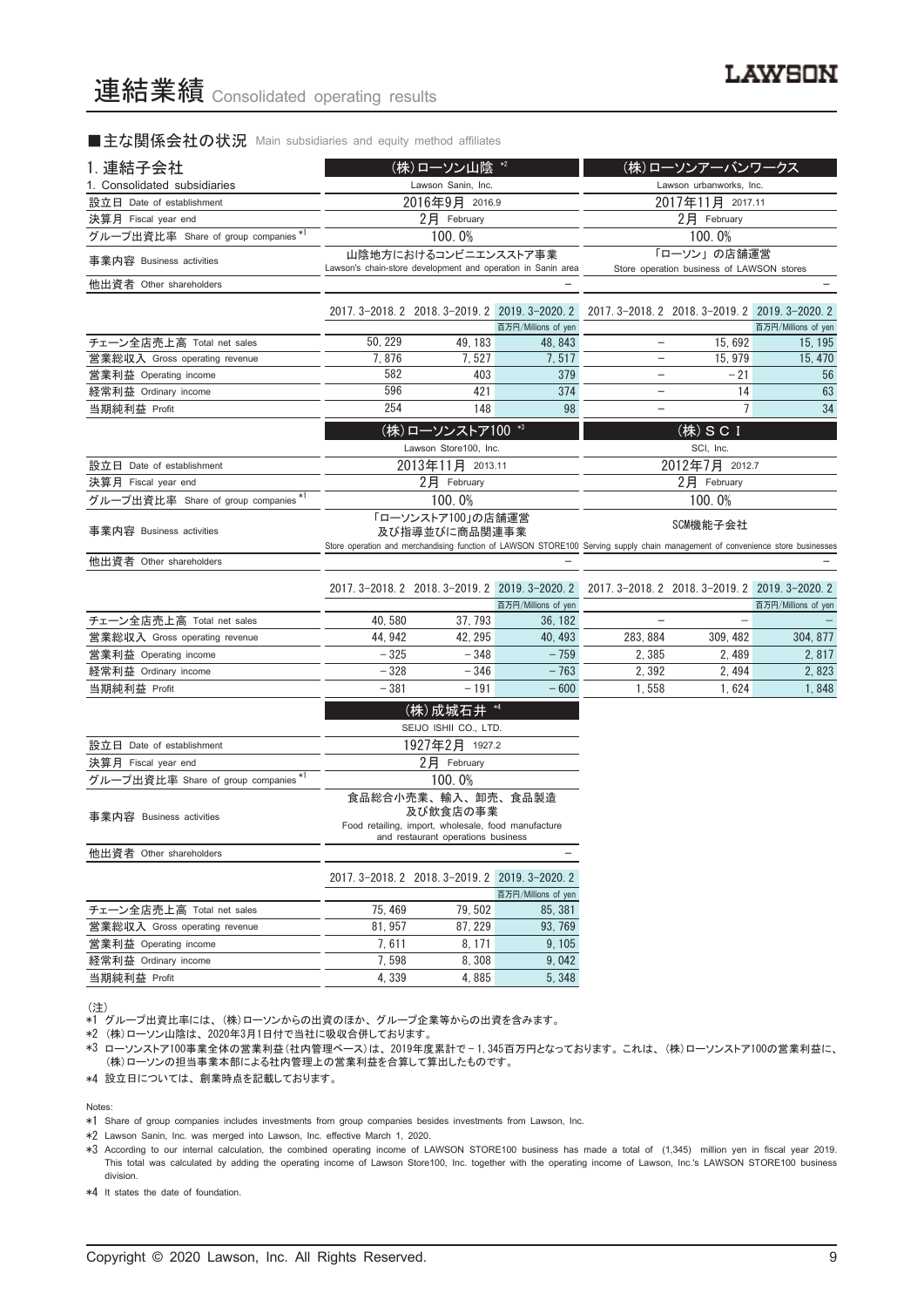#### ■主な関係会社の状況 Main subsidiaries and equity method affiliates

|                                      | (株)ローソンエンタテインメント           |                                                                                                                              |                     | ユナイテッド・シネマ(株)                                                                                                                    |                                                 |                     |
|--------------------------------------|----------------------------|------------------------------------------------------------------------------------------------------------------------------|---------------------|----------------------------------------------------------------------------------------------------------------------------------|-------------------------------------------------|---------------------|
|                                      | Lawson Entertainment, Inc. |                                                                                                                              |                     | United Cinemas Co., Ltd.                                                                                                         |                                                 |                     |
| 設立日 Date of establishment            |                            | 1992年7月 1992.7                                                                                                               |                     | 1999年10月 1999.10                                                                                                                 |                                                 |                     |
| 決算月 Fiscal year end                  |                            | 2月 February                                                                                                                  |                     | $2$ 月 February                                                                                                                   |                                                 |                     |
| グループ出資比率 Share of group companies *1 |                            | 100.0%                                                                                                                       |                     |                                                                                                                                  | 100.0%                                          |                     |
| 事業内容 Business activities             |                            | チケット販売・情報提供サービス業、<br>音楽・映像ソフトの販売<br>Ticket sales, e-commerce, advertising sales<br>and other marketing activities            |                     | 映画館の運営及び関連事業<br>Operation of movie theaters and related business                                                                 |                                                 |                     |
| 他出資者 Other shareholders              |                            |                                                                                                                              |                     |                                                                                                                                  |                                                 |                     |
|                                      |                            | 2017. 3-2018. 2 2018. 3-2019. 2 2019. 3-2020. 2                                                                              | 百万円/Millions of yen |                                                                                                                                  | 2017. 3-2018. 2 2018. 3-2019. 2 2019. 3-2020. 2 | 百万円/Millions of yen |
| 営業総収入 Gross operating revenue        | 53, 261                    | 54, 541                                                                                                                      | 58, 539             | 22, 243                                                                                                                          | 23,653                                          | 26, 970             |
| 営業利益 Operating income                | 1,851                      | 2,335                                                                                                                        | 2,367               | 2,512                                                                                                                            | 2,675                                           | 3,457               |
| 経常利益 Ordinary income                 | 1,831                      | 2,349                                                                                                                        | 2,385               | 2,515                                                                                                                            | 2,654                                           | 3,438               |
| 当期純利益 Profit                         | 1,524                      | 2, 470                                                                                                                       | 2,867               | 1,694                                                                                                                            | 2,687                                           | 2, 245              |
|                                      |                            | 上海羅森便利有限公司<br>Shanghai Lawson, Inc.                                                                                          | $*2$                |                                                                                                                                  | 重慶羅森便利店有限公司<br>Chongqing Lawson, Inc.           |                     |
| 設立日 Date of establishment            |                            | 1996年2月 1996.2                                                                                                               |                     |                                                                                                                                  | 2010年4月 2010.4                                  |                     |
| 決算月 Fiscal year end                  |                            | 12月 December                                                                                                                 |                     | 12月 December                                                                                                                     |                                                 |                     |
| グループ出資比率 Share of group companies *1 |                            | 100.0%                                                                                                                       |                     | 100.0%                                                                                                                           |                                                 |                     |
| 事業内容 Business activities             |                            | 中国上海市及びその周辺における<br>コンビニエンスストア事業<br>Lawson's chain-store development and operation<br>in Shanghai and surrounding area, China |                     | 中国重慶市におけるコンビニエンスストア事業<br>Lawson's chain-store development and operation                                                          |                                                 |                     |
| 他出資者 Other shareholders              |                            |                                                                                                                              |                     |                                                                                                                                  | in Chongqing, China                             |                     |
|                                      |                            |                                                                                                                              | 百万円/Millions of yen | 2017. 1-2017. 12 2018. 1-2018. 12 2019. 1-2019. 12 2017. 1-2017. 12 2018. 1-2018. 12 2019. 1-2019. 12                            |                                                 | 百万円/Millions of yen |
| チェーン全店売上高 Total net sales            | 27, 755                    | 35, 310                                                                                                                      | 48, 428             | 4,705                                                                                                                            | 5,469                                           | 6,616               |
| 営業総収入 Gross operating revenue        | 19, 905                    | 24, 359                                                                                                                      | 33,605              | 3, 225                                                                                                                           | 3, 461                                          | 3, 104              |
| 営業利益 Operating income                | $-567$                     | 28                                                                                                                           | 73                  | $-306$                                                                                                                           | $-282$                                          | $-101$              |
| 経常利益 Ordinary income                 | $-653$                     | $-15$                                                                                                                        | $-136$              | $-324$                                                                                                                           | $-280$                                          | $-121$              |
| 当期純利益 Profit                         | $-1,025$                   | $-241$                                                                                                                       | $-488$              | $-413$                                                                                                                           | $-378$                                          | $-245$              |
|                                      |                            | 大連羅森便利店有限公司                                                                                                                  |                     |                                                                                                                                  | 羅森(北京)有限公司                                      | $*3$                |
| 設立日 Date of establishment            |                            | Dalian Lawson, Inc.<br>2011年9月 2011.9                                                                                        |                     |                                                                                                                                  | Beijing Lawson, Inc.<br>2013年5月 2013.5          |                     |
| 決算月 Fiscal year end                  |                            | 12月 December                                                                                                                 |                     |                                                                                                                                  | 12月 December                                    |                     |
| グループ出資比率 Share of group companies *1 |                            | 98.3%                                                                                                                        |                     |                                                                                                                                  | 100.0%                                          |                     |
| 事業内容 Business activities             |                            | 中国大連市におけるコンビニエンスストア事業                                                                                                        |                     | Lawson's chain-store development and operation in Dalian, China Lawson's chain-store development and operation in Beijing, China | 中国北京市におけるコンビニエンスストア事業                           |                     |
| 他出資者 Other shareholders              |                            | 亜恵美食有限公司 Acasia Foods Co.,LTD.                                                                                               | 1.7%                |                                                                                                                                  |                                                 |                     |
|                                      |                            |                                                                                                                              | 百万円/Millions of yen | 2017. 1-2017. 12 2018. 1-2018. 12 2019. 1-2019. 12 2017. 1-2017. 12 2018. 1-2018. 12 2019. 1-2019. 12                            |                                                 | 百万円/Millions of yen |
| チェーン全店売上高 Total net sales            | 3,995                      | 4,810                                                                                                                        | 6,059               | 3, 246                                                                                                                           | 4,622                                           | 6,419               |
| 営業総収入 Gross operating revenue        | 2,371                      | 2,463                                                                                                                        | 3, 298              | 3, 106                                                                                                                           | 4,480                                           | 4, 942              |
| 営業利益 Operating income                | 4                          | 0                                                                                                                            | 13                  | $-635$                                                                                                                           | $-463$                                          | $-261$              |
| 経常利益 Ordinary income                 | $-5$                       | 5                                                                                                                            | 17                  | $-641$                                                                                                                           | - 481                                           | $-257$              |
| 当期純利益 Profit                         | $-28$                      | $-31$                                                                                                                        | $-32$               | $-687$                                                                                                                           | - 591                                           | $-313$              |

(注) \*1 グループ出資比率には、 (株)ローソンからの出資のほか、 グループ企業等からの出資を含みます。

\*2 上表中の決算数値は、 上海羅森便利有限公司に、 中国上海市及びその周辺地域の上海楽松商貿有限公司、 上海恭匯貿易有限公司、 浙江羅森百貨有限公 司3社の経営成績を合算しております。

\*3 羅森(北京)有限公司の上表中の決算数値は、 羅森(北京)有限公司に、 北京羅松商貿有限公司の経営成績を合算しております。

Notes:

\*1 Share of group companies includes investments from group companies besides investments from Lawson, Inc.

\*2 The operating result of Shanghai Lawson, Inc. includes a sum of operating results of 3 companies (Shanghai Le Song Trading Co., Ltd., Shang Hai Gong Hui Trading Co., Ltd. and Zhejiang Lawson, Inc. located in Shanghai and surrounding area).

\*3 The operating result of Beijing Lawson, Inc. includes the operating result of BEIJING LUOSONG Co., Ltd.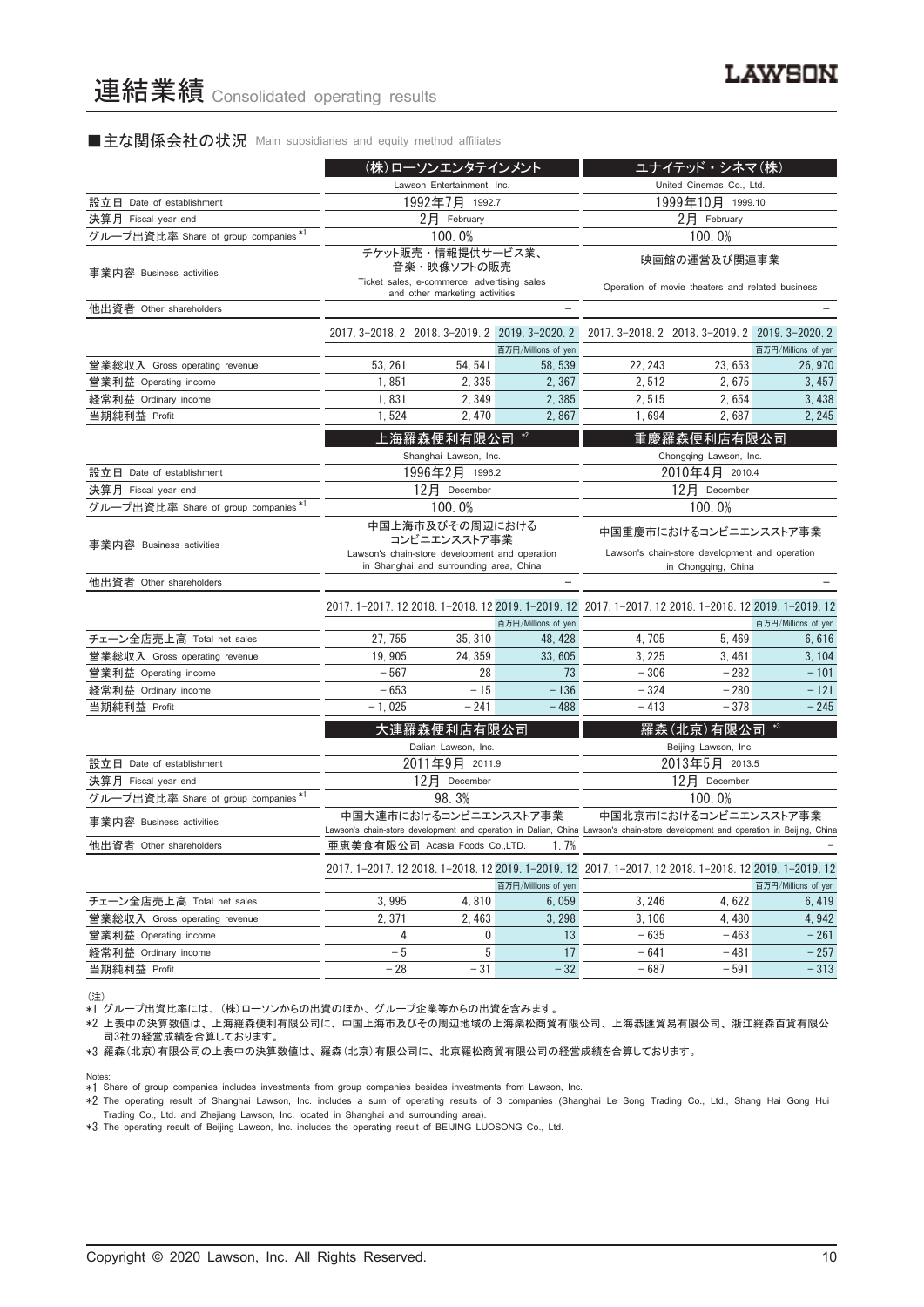# ■主な関係会社の状況 Main subsidiaries and equity method affiliates

|                                    | Saha Lawson Co., Ltd.                                                                                                              |                  |                     |       | (株)ベストプラクティス                |                     |
|------------------------------------|------------------------------------------------------------------------------------------------------------------------------------|------------------|---------------------|-------|-----------------------------|---------------------|
|                                    |                                                                                                                                    |                  |                     |       | BestPractice, Inc.          |                     |
| 設立日 Date of establishment          |                                                                                                                                    | 2012年11月 2012.11 |                     |       | 2004年3月 2004.3              |                     |
| 決算月 Fiscal year end                | 12月                                                                                                                                | December         |                     |       | $2$ $\overline{P}$ February |                     |
| グループ出資比率 Share of group companies* |                                                                                                                                    | 49.2%            |                     |       | 100.0%                      |                     |
| 事業内容 Business activities           | タイにおけるコンビニエンスストア事業<br>Operating stores "LAWSON 108" and "108SHOP" in Thailand On-site inspections and analysis of store management |                  |                     |       | 店舗の経営の実態調査・分析業務             |                     |
| 他出資者 Other shareholders            | Saha Pathanapibul PLC.                                                                                                             |                  | 21.3%               |       |                             |                     |
|                                    | Saha Pathana Interholding PLC.                                                                                                     |                  | 9.0%                |       |                             |                     |
|                                    | LC.C. International PLC.                                                                                                           |                  | 9.0%                |       |                             |                     |
|                                    | Thai President Foods PLC.                                                                                                          |                  | 7.7%                |       |                             |                     |
|                                    | Others                                                                                                                             |                  | 3.8%                |       |                             |                     |
|                                    | 2017, 1-2017, 12 2018, 1-2018, 12 2019, 1-2019, 12 2017, 3-2018, 2 2018, 3-2019, 2 2019, 3-2020, 2                                 |                  |                     |       |                             |                     |
|                                    |                                                                                                                                    |                  | 百万円/Millions of yen |       |                             | 百万円/Millions of yen |
| チェーン全店売上高 Total net sales          | 7.763                                                                                                                              | 9,518            | 9,065               |       |                             |                     |
| 営業総収入 Gross operating revenue      | 8.271                                                                                                                              | 9.851            | 10, 792             | 1.109 | 1.086                       | 1,106               |
| 営業利益 Operating income              | $-653$                                                                                                                             | $-299$           | $-267$              | 12    | 65                          | 76                  |
| 経常利益 Ordinary income               | $-624$                                                                                                                             | $-267$           | $-275$              | 9     | 63                          | 76                  |
| 当期純利益 Profit                       | $-767$                                                                                                                             | $-280$           | $-282$              | 8     | 31                          | 48                  |
|                                    |                                                                                                                                    |                  |                     |       |                             |                     |

| 2. 持分法適用関連会社                       |       | (株)ローソン高知           |                     |                                                                                                                     | (株)ローソン南九州           |                     |
|------------------------------------|-------|---------------------|---------------------|---------------------------------------------------------------------------------------------------------------------|----------------------|---------------------|
| 2. Equity method affiliates        |       | Lawson Kochi, Inc.  |                     | Lawson Minamikyushu, Inc.                                                                                           |                      |                     |
| 設立日 Date of establishment          |       | 2015年4月 2015.4      |                     | 2013年5月 2013.5                                                                                                      |                      |                     |
| 決算月 Fiscal year end                |       | $2$ $H$ February    |                     |                                                                                                                     | $2$ 月 February       |                     |
| グループ出資比率 Share of group companies* |       | 49.0%               |                     |                                                                                                                     | 49.0%                |                     |
| 事業内容 Business activities           |       | 高知県におけるコンビニエンスストア事業 |                     | Lawson's chain-store development and operation in Kochi Lawson's chain-store development and operation in Kagoshima | 鹿児島県におけるコンビニエンスストア事業 |                     |
| 他出資者 Other shareholders            |       |                     |                     | 株式会社サニーマート SUNNY MART Co., Ltd. 51.0% 南国殖産株式会社 Nangoku Corporation Co., Ltd. 51.0%                                  |                      |                     |
|                                    |       |                     |                     | 2017. 3-2018. 2 2018. 3-2019. 2 2019. 3-2020. 2 2017. 3-2018. 2 2018. 3-2019. 2 2019. 3-2020. 2                     |                      |                     |
|                                    |       |                     | 百万円/Millions of yen |                                                                                                                     |                      | 百万円/Millions of yen |
| 営業総収入 Gross operating revenue      | 4,321 | 4,388               | 4,426               | 4, 317                                                                                                              | 4, 412               | 4,602               |
| 営業利益 Operating income              | 498   | 387                 | 411                 | 162                                                                                                                 | 156                  | 196                 |
| 経常利益 Ordinary income               | 512   | 400                 | 418                 | 163                                                                                                                 | 174                  | 199                 |
| 当期純利益 Profit                       | 290   | 300                 | 269                 | 111                                                                                                                 | 95                   | 67                  |
| (株)ローソン沖縄<br>Lawson Okinawa Inc    |       |                     |                     |                                                                                                                     |                      |                     |

|                                    | Lawson Okinawa, Inc.                                                             |                                                 |                     |  |  |
|------------------------------------|----------------------------------------------------------------------------------|-------------------------------------------------|---------------------|--|--|
| 設立日 Date of establishment          |                                                                                  | 2009年10月 2009.10                                |                     |  |  |
| 決算月 Fiscal year end                |                                                                                  | 2日 February                                     |                     |  |  |
| グループ出資比率 Share of group companies* |                                                                                  | 49.0%                                           |                     |  |  |
| 事業内容 Business activities           | 沖縄県におけるコンビニエンスストア事業<br>Lawson's chain-store development and operation in Okinawa |                                                 |                     |  |  |
| 他出資者 Other shareholders            | 株式会社サンエー SAN-A CO., LTD.<br>51.0%                                                |                                                 |                     |  |  |
|                                    |                                                                                  | 2017. 3-2018. 2 2018. 3-2019. 2 2019. 3-2020. 2 |                     |  |  |
|                                    |                                                                                  |                                                 | 百万円/Millions of yen |  |  |
| 営業総収入 Gross operating revenue      | 7.090                                                                            | 7.700                                           | 8.264               |  |  |
| 営業利益 Operating income              | 1.658                                                                            | 1.824                                           | 1.798               |  |  |
| 経常利益 Ordinary income               | 1.654                                                                            | 1.832                                           | 1.805               |  |  |
| 当期純利益 Profit                       | 1.069                                                                            | 1.107                                           | 1.172               |  |  |
|                                    |                                                                                  |                                                 |                     |  |  |

(注)

\* グループ出資比率には、 (株)ローソンからの出資のほか、 グループ企業等からの出資を含みます。 Note:

\* Share of group companies includes investments from group companies besides investments from Lawson, Inc.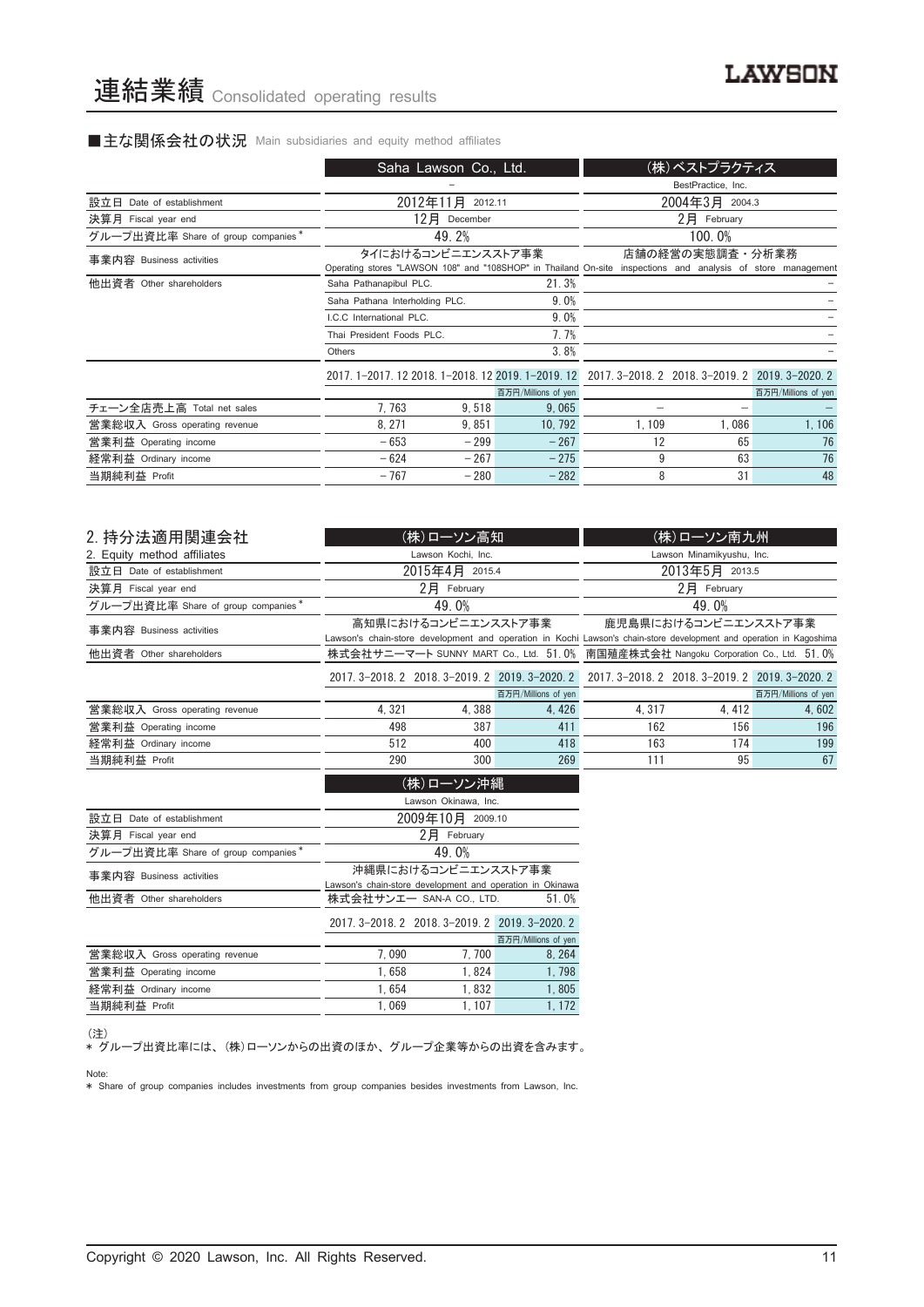#### ■主な業績と予想 Results and forecasts for major financial indicators

|                                                                                                           | 2018年度/FY2018                            |            | 2019年度/FY2019                            |            | 2020年度(計画)/FY2020(Forecast)*3              |         |  |
|-----------------------------------------------------------------------------------------------------------|------------------------------------------|------------|------------------------------------------|------------|--------------------------------------------|---------|--|
|                                                                                                           | 通期/Full year<br>2018. 3. 1 - 2019. 2. 28 |            | 通期/Full year<br>2019. 3. 1 - 2020. 2. 29 |            | 通期計画/Full year<br>2020. 3. 1 - 2021. 2. 28 |         |  |
|                                                                                                           | 金額/Amount                                | 前年比/YoY    | 金額/Amount                                | 前年比/YoY    | 金額/Amount                                  | 前年比/YoY |  |
| チェーン全店売上高(百万円)<br>Net sales of all convenience stores (millions of yen)                                   | 2, 236, 125                              | 106.0%     | 2.296.156                                | 102.7%     |                                            |         |  |
| 加盟店売上高 (百万円)<br>Net sales of franchised stores (millions of yen)                                          | 2, 185, 078                              | 106.0%     | 2, 248, 475                              | 102.9%     |                                            |         |  |
| 直営店売上高 (百万円)<br>Net sales of company-operated stores (millions of yen)                                    | 51,046                                   | 102.6%     | 47,680                                   | 93.4%      |                                            |         |  |
| 営業総収入(百万円)*1<br>Gross operating revenue (millions of yen)                                                 | 385, 678                                 | 103.4%     | 390, 811                                 | 101.3%     |                                            |         |  |
| 営業総利益 (百万円)<br>Operating gross profit (millions of yen)                                                   | 348.491                                  | 103.8%     | 356.385                                  | 102.3%     |                                            |         |  |
| (対チェーン全店売上高比)<br>(Operating gross profit on Net sales of all convenience stores)                          | 15.6%                                    |            | 15.5%                                    |            |                                            |         |  |
| 販売費及び一般管理費 (百万円)<br>Selling, general and administrative expenses (millions of yen)                        | 302, 779                                 | 106.3%     | 311,660                                  | 102.9%     |                                            |         |  |
| (対チェーン全店売上高比)<br>(Selling, general and administrative expenses on<br>Net sales of all convenience stores) | 13.5%                                    |            | 13.6%                                    |            |                                            |         |  |
| 営業利益 (百万円) Operating income (millions of yen)                                                             | 45, 711                                  | 89.6%      | 44, 725                                  | 97.8%      | $\overline{a}$                             |         |  |
| (対チェーン全店売上高比)<br>(Operating income on Net sales of all convenience stores)                                | 2.0%                                     |            | 1.9%                                     |            |                                            |         |  |
| 経常利益 (百万円) Ordinary income (millions of yen)                                                              | 51, 443                                  | 101.9%     | 45, 962                                  | 89.3%      |                                            |         |  |
| 当期純利益 (百万円) Profit (millions of yen)                                                                      | 31,002                                   | 159.7%     | 15, 486                                  | 50.0%      |                                            |         |  |
| 1株当たり当期純利益 (円) Profit per share (yen)                                                                     |                                          | 309.85     |                                          | 154.76     |                                            |         |  |
| 純資産 (百万円) Net assets (millions of yen)                                                                    |                                          | 240, 280   |                                          | 233, 705   | $\overline{\phantom{0}}$                   |         |  |
| 総資産 (百万円) Total assets (millions of yen)                                                                  |                                          | 838, 260   |                                          | 858, 770   | $\equiv$                                   |         |  |
| 1株当たり純資産 (円) Net assets per share (yen)                                                                   |                                          | 2, 399, 24 |                                          | 2, 333, 04 | $\overline{\phantom{0}}$                   |         |  |
| 1株当たり配当額 (円) Cash dividends per share (yen)                                                               |                                          | 255.00     |                                          | 150.00     |                                            |         |  |
| 総資産当期純利益率 ROA                                                                                             |                                          | 3.8%       |                                          | 1.8%       | ÷.                                         |         |  |
| 自己資本当期純利益率 ROE                                                                                            |                                          | 13.1%      |                                          | 6.5%       | $\equiv$                                   |         |  |
| $*2$<br>流動比率 Current ratio                                                                                |                                          | 40.8%      |                                          | 50.9%      |                                            |         |  |
| $*2$<br>固定比率 Fixed ratio                                                                                  |                                          | 278.8%     |                                          | 282.4%     | $\overline{\phantom{0}}$                   |         |  |
| 自己資本比率 Shareholders' equity ratio                                                                         |                                          | 28.6%      |                                          | 27.2%      | $\equiv$                                   |         |  |

(注)

\*1 営業総収入は直営店売上高、 加盟店からの収入等の合計です。

\*2 「『税効果会計に係る会計基準』 の一部改正」 等を当期首から適用しており、 過去の主要な経営指標等については、 当該会計基準等を遡って適用 した後の指標等となっております。

\*3 新型コロナウイルス感染症が世界的に拡大し、 国内外の事業環境に大きく影響を及ぼしております。 当社グループの事業領域は国内外で多岐にわた り、 現時点で業績予想の合理的な算定が困難であることから、 2021年2月期の連結業績予想につきましては、 未定といたします。 今後、 業績予想の算定が可能となった段階で、 速やかに公表いたします。

Notes:

\*1 The gross operating revenue is a sum of total sales of company-operated stores, income from franchised stores and others.

\*2 Partial Amendments to Accounting Standard for Tax Effect Accounting, etc. have been applied to our non-consolidated financial statements since the beginning of the fiscal year 2019. They have been retrospectively applied to major management indices related to the previous fiscal year.

\*3 The global spread of the novel coronavirus is wielding a considerable impact on the domestic and overseas business environment surrounding the Lawson Group. The Group is engaged in diverse business fields within and outside Japan, making it difficult to make a reasonable projection of its financial performance at this point. Therefore, the forecast of the Group's consolidated financial performance for the fiscal year ending February 2021 remains undetermined at this point. The Group's forecast will be promptly announced when its calculation becomes possible.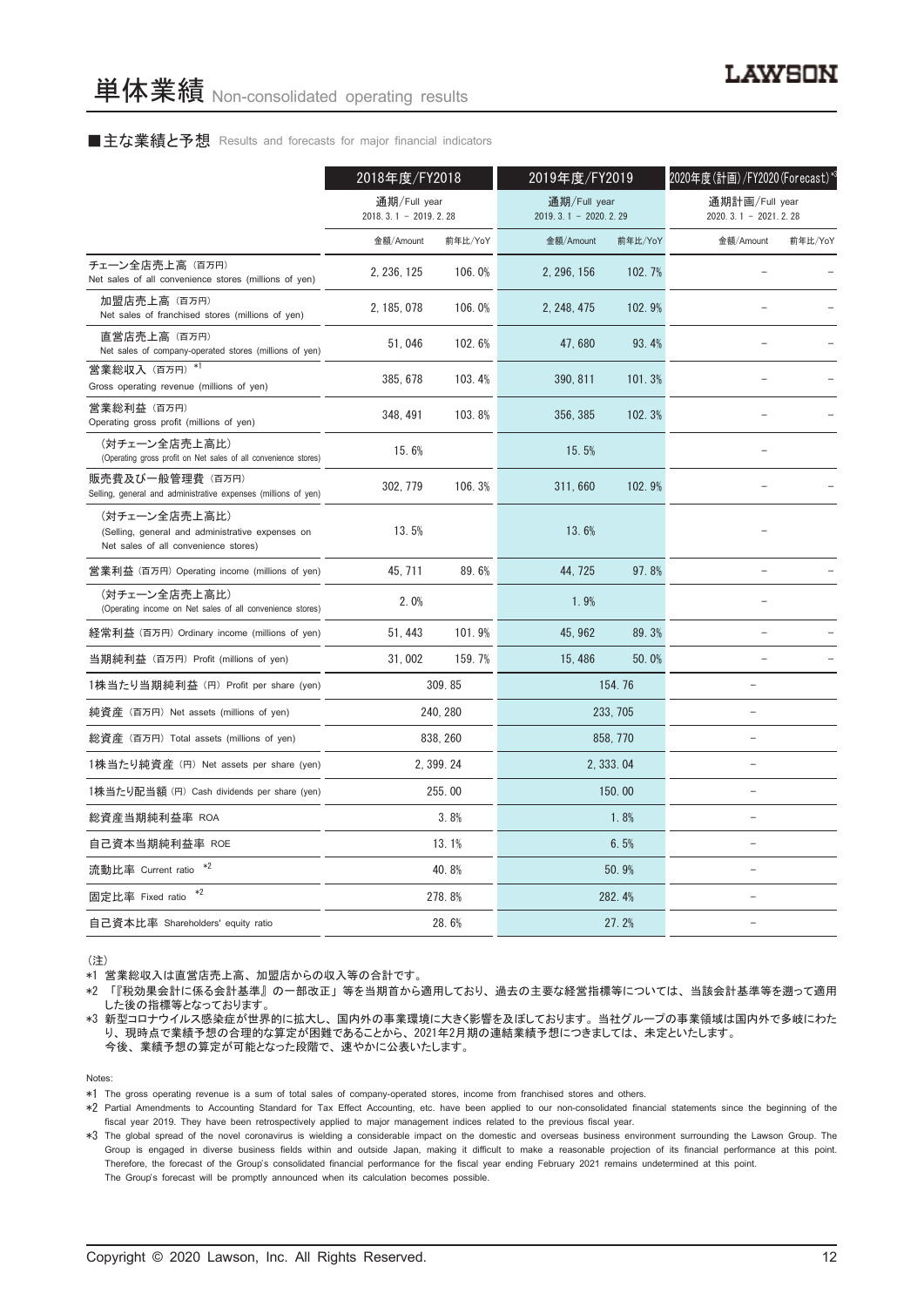#### ■損益計算書 Non-consolidated statement of income

|                                                            |                 | 2018年度/FY2018          |         | 2019年度/FY2019          |         | 前年増減                |
|------------------------------------------------------------|-----------------|------------------------|---------|------------------------|---------|---------------------|
|                                                            |                 | $2018.3.1 - 2019.2.28$ |         | $2019.3.1 - 2020.2.29$ |         | Increase (Decrease) |
|                                                            |                 | 百万円/Millions of yen    | 前年比/YoY | 百万円/Millions of yen    | 前年比/YoY | 百万円/Millions of yen |
| A. 営業総収入 Gross operating revenue                           | $B + E$         | 385, 678               | 103.4%  | 390, 811               | 101.3%  | 5, 133              |
| B. 売上高 Net sales                                           |                 | 51, 376                | 100.6%  | 47.680                 | 92.8%   | $-3,695$            |
| C. 売上原価 Cost of sales                                      |                 | 37.187                 | 100.2%  | 34.426                 | 92.6%   | $-2,761$            |
| D. 売上総利益 Gross profit                                      | $B - C$         | 14, 188                | 101.7%  | 13, 254                | 93.4%   | $-934$              |
| E. 営業収入 Operating revenue                                  | $F + G$         | 334, 302               | 103.9%  | 343, 131               | 102.6%  | 8,828               |
| F. 加盟店からの収入 Income from franchised stores                  |                 | 294, 483               | 104.4%  | 305, 631               | 103.8%  | 11, 147             |
| G. その他の営業収入 Other operating revenue                        |                 | 39, 818                | 100.1%  | 37, 499                | 94.2%   | $-2,319$            |
| H. 営業総利益 Operating gross profit                            | $A - C = D + E$ | 348, 491               | 103.8%  | 356, 385               | 102.3%  | 7,894               |
| I. 販売費及び一般管理費 Selling, general and administrative expenses |                 | 302.779                | 106.3%  | 311.660                | 102.9%  | 8,880               |
| J. 営業利益 Operating income                                   | $H - I$         | 45, 711                | 89.6%   | 44.725                 | 97.8%   | $-986$              |
| 営業外収益 Non-operating income                                 |                 | 11, 236                | 344.0%  | 9.001                  | 80.1%   | $-2, 235$           |
| 営業外費用 Non-operating expenses                               |                 | 5,505                  | 145.7%  | 7,764                  | 141.0%  | 2, 258              |
| 経常利益 Ordinary income                                       |                 | 51, 443                | 101.9%  | 45, 962                | 89.3%   | $-5,480$            |
| 特別利益 Extraordinary income                                  |                 | 6.494                  |         | 164                    | 2.5%    | $-6, 329$           |
| 特別損失 Extraordinary losses                                  |                 | 17, 365                | 80.5%   | 25, 279                | 145.6%  | 7,913               |
| 税引前当期純利益 Profit before income taxes                        |                 | 40, 572                | 138.7%  | 20, 848                | 51.4%   | $-19,723$           |
| 法人税、住民税及び事業税 Income taxes - current                        |                 | 12.438                 | 136.6%  | 6.754                  | 54.3%   | $-5.683$            |
| 法人税等調整額 Income taxes - deferred                            |                 | $-2,868$               |         | $-1, 391$              | 48.5%   | 1,476               |
| 当期純利益 Profit                                               |                 | 31,002                 | 159.7%  | 15, 486                | 50.0%   | $-15, 516$          |

■販売費及び一般管理費の主な明細 Selling, general and administrative expenses \*

|                                                          | 2018年度/FY2018          |         | 2019年度/FY2019          |         | 前年増減                |
|----------------------------------------------------------|------------------------|---------|------------------------|---------|---------------------|
|                                                          | $2018.3.1 - 2019.2.28$ |         | $2019.3.1 - 2020.2.29$ |         | Increase (Decrease) |
|                                                          | 百万円/Millions of yen    | 前年比/YoY | 百万円/Millions of yen    | 前年比/YoY | 百万円/Millions of yen |
| 地代家賃 Rents                                               | 113, 181               | 105.8%  | 117.068                | 103.4%  | 3,886               |
| 人件費 Personnel expenses                                   | 45.903                 | 102.6%  | 46.261                 | 100.8%  | 358                 |
| 有形固定資産減価償却費 Depreciation of property and store equipment | 45.642                 | 112.0%  | 48.749                 | 106.8%  | 3,106               |
| 広告宣伝費 Advertising expenses                               | 13.363                 | 106.5%  | 14.112                 | 105.6%  | 748                 |
| 販売手数料 Sales commission                                   | 22.384                 | 113.2%  | 19.529                 | 87.2%   | $-2.854$            |
| その他 Other                                                | 62.303                 | 103.9%  | 65.937                 | 105.8%  | 3.634               |
| 合計 Total                                                 | 302.779                | 106.3%  | 311.660                | 102.9%  | 8.880               |

(注)

\* ITコスト(社内管理ベース)は、 2019年度累計で127億円になります。 なお、 ITコストは 「有形固定資産減価償却費」 及び 「その他」 に計上していま す。

Note:

\* According to our internal calculation, IT-related expenses for the fiscal year 2019 stood at 12.7 billions of yen. These IT-related expenses are recorded under "Depreciation of property and store equipment" and "Other."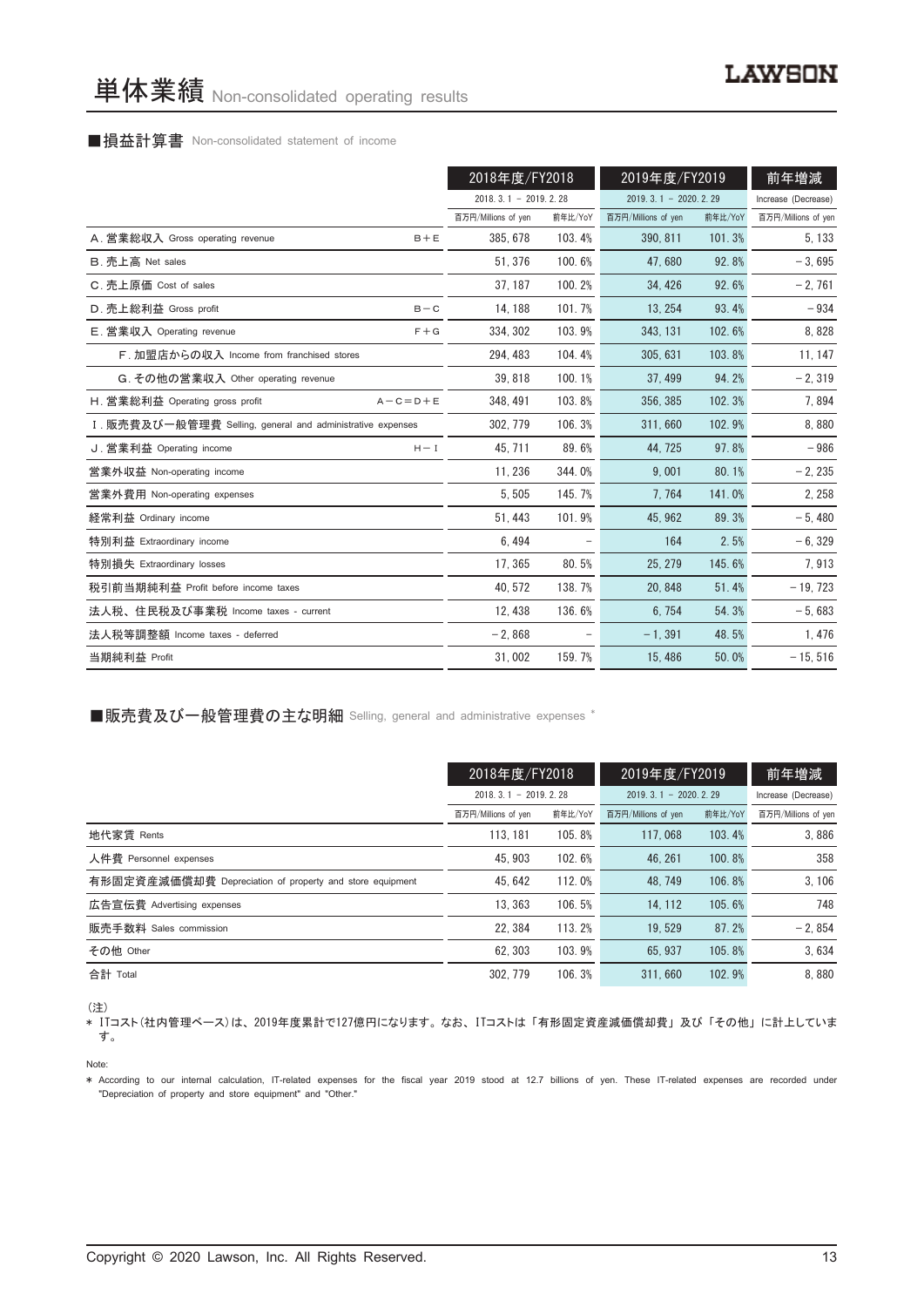#### ■投融資の状況 Capital expenditure

|                                                                | 2018年度/FY2018          | 2019年度/FY2019          | 前年増減                | 2020年度計画                             |
|----------------------------------------------------------------|------------------------|------------------------|---------------------|--------------------------------------|
|                                                                | $2018.3.1 - 2019.2.28$ | $2019.3.1 - 2020.2.29$ | Increase (Decrease) | Forecasts / 2020. 3. 1 - 2021. 2. 28 |
|                                                                | 百万円/Millions of yen    | 百万円/Millions of yen    | 百万円/Millions of yen | 百万円/Millions of yen                  |
| 新店投資 New store investments                                     | 38, 407                | 17, 624                | $-20,782$           |                                      |
| 既存店投資<br>Existing store investments                            | 9, 771                 | 7,956                  | $-1,814$            |                                      |
| システム関連投資<br>IT-related investments                             | 8,935                  | 7,532                  | $-1,403$            |                                      |
| その他 Other                                                      | $-62$                  | 145                    | 208                 |                                      |
| 投資小計 Subtotal                                                  | 57,050                 | 33, 260                | $-23,790$           |                                      |
| 出資・融資<br>Investments and advances                              | $-12, 205$             | 5,670                  | 17,876              |                                      |
| リース Leases <sup>*</sup>                                        | 52,035                 | 36, 169                | $-15, 865$          |                                      |
| 合計 Total                                                       | 96,880                 | 75, 100                | $-21,779$           |                                      |
| 有形固定資産減価償却費<br>Depreciation of property and store<br>equipment | 45, 642                | 48, 749                | 3,106               |                                      |
| 無形固定資産償却費<br>Amortization of intangible assets                 | 7,515                  | 10,013                 | 2,497               |                                      |
| 減価償却費合計<br>Total depreciation and amortization                 | 53, 158                | 58, 763                | 5,604               |                                      |

<sup>(</sup>注)

\* リース債務の返済による支出は、 2018年度は34,635百万円、 2019年度は41,543百万円です。

\* The amount of repayments of lease obligations is 34,635 millions of yen in fiscal year 2018 and 41,543 millions of yen in fiscal year 2019.

Note: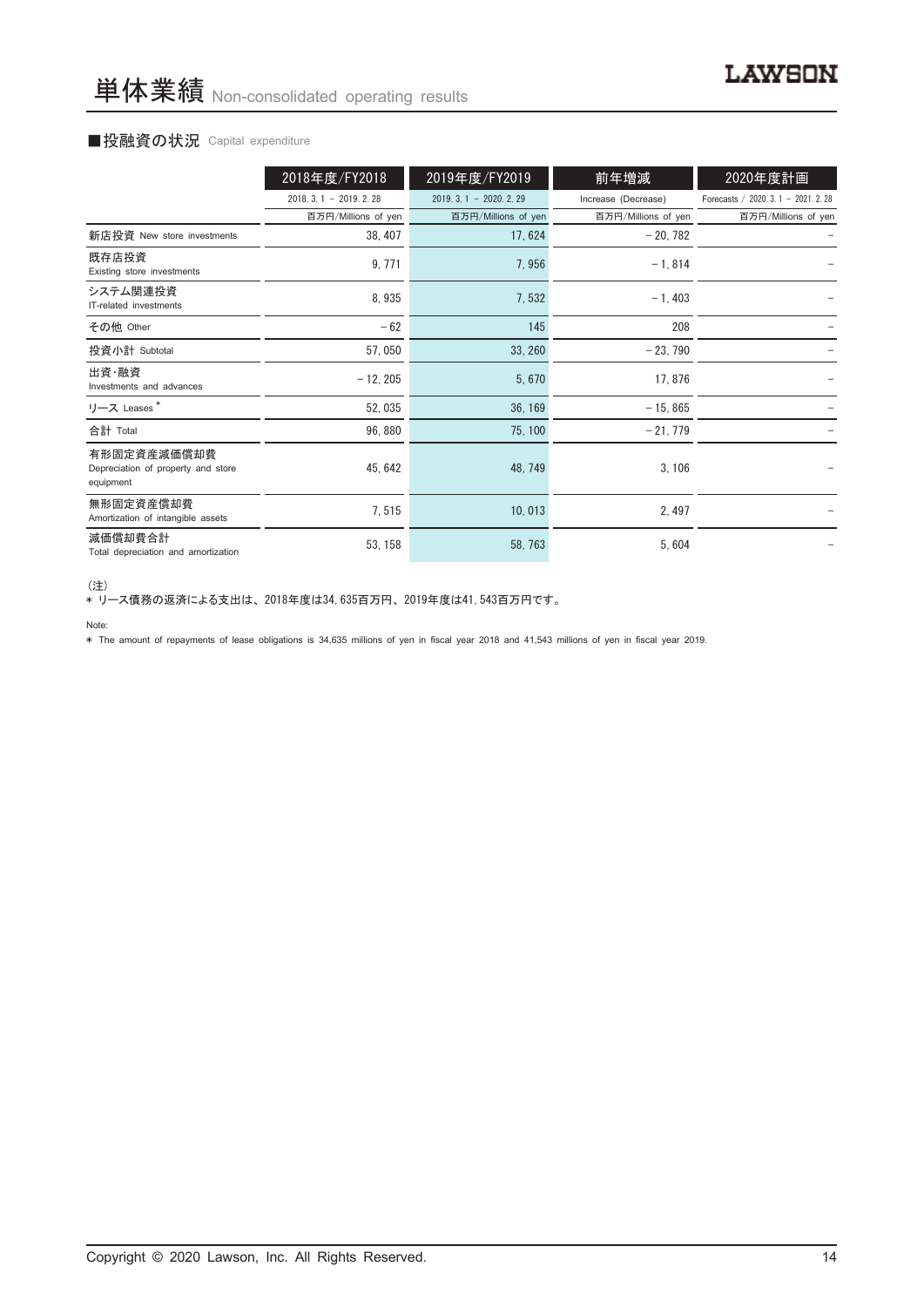# ■貸借対照表 Non-consolidated balance sheet

|                                                                            | 2018年度<br>(2019年2月28日現在) | 2019年度<br>(2020年2月29日現在) | 2018年度末からの増減                       |
|----------------------------------------------------------------------------|--------------------------|--------------------------|------------------------------------|
|                                                                            | FY2018 (As of 2019.2.28) | FY2019 (As of 2020.2.29) | Increase (Decrease) from 2019.2.28 |
| [資産の部 Assets]                                                              | 百万円/Millions of yen      | 百万円/Millions of yen      | 百万円/Millions of yen                |
| 流動資産 Current assets                                                        | 169, 053                 | 199, 530                 | 30, 477                            |
| 現金及び預金 Cash and deposits                                                   | 8, 266                   | 22, 218                  | 13, 951                            |
| 加盟店貸勘定 Accounts receivable - due from franchised stores                    | 46, 032                  | 45, 997                  | $-35$                              |
| リース債権 Lease receivables                                                    | 26, 698                  | 25, 125                  | $-1, 573$                          |
| 商品 Merchandise                                                             | 1,501                    | 1,276                    | $-224$                             |
| 前払費用 Prepaid expenses                                                      | 16,898                   | 17, 293                  | 395                                |
| 未収入金 Accounts receivable - other                                           | 57,662                   | 79,093                   | 21, 430                            |
| その他 Other                                                                  | 12,043                   | 8,534                    | $-3,509$                           |
| 貸倒引当金 Allowance for doubtful accounts                                      | $-51$                    | $-8$                     | 42                                 |
| 固定資産 Non-current assets                                                    | 669, 207                 | 659, 239                 | $-9,967$                           |
| 有形固定資産 Property and store equipment                                        | 341.088                  | 332, 337                 | $-8,750$                           |
| ・建物 Buildings                                                              | 163, 750                 | 157, 103                 | $-6,646$                           |
| ・構築物 Structures                                                            | 30, 565                  | 29,069                   | $-1,495$                           |
| ・工具、器具及び備品 Tools, furniture and fixtures                                   | 10,087                   | 12, 182                  | 2,095                              |
| ・土地 Land                                                                   | 8,999                    | 8,860                    | $-139$                             |
| ・リース資産 Leased assets                                                       | 125, 580                 | 123, 520                 | $-2,059$                           |
| ・建設仮勘定 Construction in progress                                            | 2, 106                   | 1,601                    | $-505$                             |
| 無形固定資産 Intangible assets                                                   | 47, 784                  | 42, 629                  | $-5, 155$                          |
| ・ソフトウエア Software                                                           | 31,868                   | 28, 772                  | $-3,096$                           |
| ・のれん Goodwill                                                              | 15, 431                  | 13, 387                  | $-2,043$                           |
| ・その他 Other                                                                 | 485                      | 469                      | $-16$                              |
| 投資その他の資産 Investments and other assets                                      | 280, 333                 | 284, 272                 | 3,939                              |
| ・投資有価証券 Investment securities                                              | 12,861                   | 9,897                    | $-2,963$                           |
| ・関係会社株式 Shares of subsidiaries and associates                              | 63, 224                  | 67, 529                  | 4, 305                             |
| ·関係会社出資金<br>Investments in capital of subsidiaries and associates          | 19,838                   | 23, 822                  | 3,984                              |
| ・長期貸付金 Long-term loans receivable                                          | 43, 079                  | 41, 741                  | $-1,337$                           |
| ·関係会社長期貸付金<br>Long-term loans receivable from subsidiaries and associates  | 714                      | 555                      | $-158$                             |
| ・長期前払費用 Long-term prepaid expenses                                         | 17, 415                  | 15, 507                  | $-1,907$                           |
| ・差入保証金 Guarantee deposits                                                  | 93,689                   | 93.307                   | $-381$                             |
| ・繰延税金資産 Deferred tax assets                                                | 29, 145                  | 31, 315                  | 2, 170                             |
| ·その他 Other                                                                 | 1, 197                   | 1, 224                   | 26                                 |
| ・貸倒引当金 Allowance for doubtful accounts                                     | $-833$                   | $-630$                   | 202                                |
| 資産合計 Total assets                                                          | 838, 260                 | 858, 770                 | 20,509                             |
| 有形固定資産の減価償却累計額<br>Accumulated depreciation of property and store equipment | 296, 344                 | 305, 834                 | 9,490                              |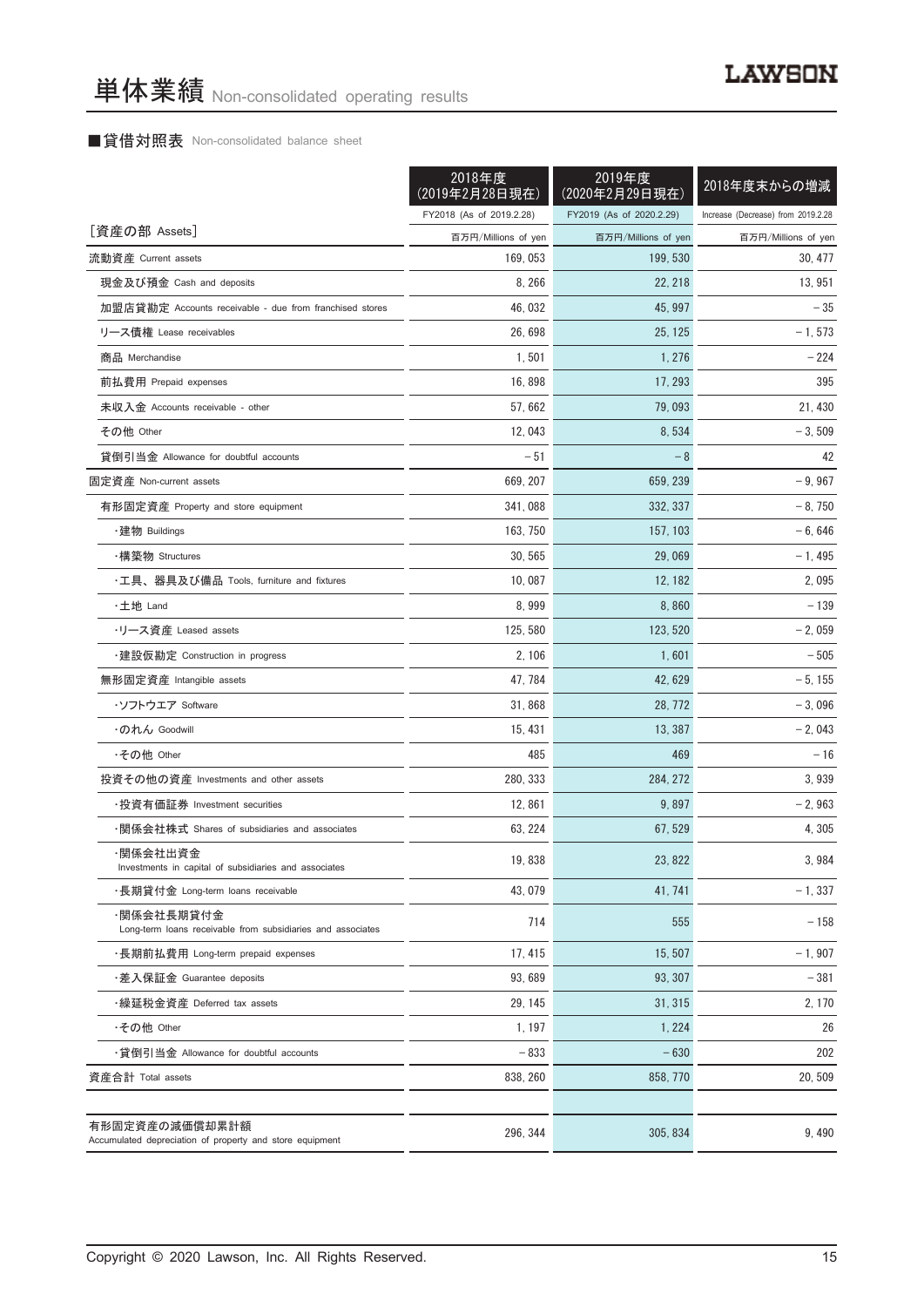# ■貸借対照表 Non-consolidated balance sheet

| FY2018 (As of 2019.2.28)<br>FY2019 (As of 2020.2.29)<br>Increase (Decrease) from 2019.2.28<br>[負債の部 Liabilities]<br>百万円/Millions of yen<br>百万円/Millions of yen |          |          |                     |
|----------------------------------------------------------------------------------------------------------------------------------------------------------------|----------|----------|---------------------|
|                                                                                                                                                                |          |          |                     |
|                                                                                                                                                                |          |          | 百万円/Millions of yen |
| 流動負債 Current liabilities                                                                                                                                       | 413, 869 | 392, 206 | $-21,663$           |
| 買掛金 Accounts payable - trade<br>109, 034<br>113, 119                                                                                                           |          |          | 4,084               |
| 短期借入金 Short-term loans payable<br>54,800<br>38,000                                                                                                             |          |          | $-16, 800$          |
| 関係会社短期借入金<br>32, 750<br>40, 850<br>Short-term loans payable to subsidiaries and associates                                                                     |          |          | 8, 100              |
| 1年内返済予定の長期借入金<br>50,000<br>Current portion of long-term loans payable                                                                                          |          |          | $-50.000$           |
| 34, 391<br>リース債務 Lease obligations<br>36, 185                                                                                                                  |          |          | 1,794               |
| 未払金 Accounts payable - other<br>23, 133<br>28, 678                                                                                                             |          |          | 5, 545              |
| 未払法人税等 Income taxes payable<br>2, 752<br>5,860                                                                                                                 |          |          | 3, 108              |
| 2, 260<br>2, 294<br>未払費用 Accrued expenses                                                                                                                      |          |          | 33                  |
| 96, 943<br>115, 864<br>預り金 Deposits received                                                                                                                   |          |          | 18, 921             |
| 賞与引当金 Provision for bonuses<br>2,950<br>3, 142                                                                                                                 |          |          | 192                 |
| 4,854<br>その他 Other<br>8, 211                                                                                                                                   |          |          | 3,356               |
| 184, 110<br>232, 858<br>固定負債 Non-current liabilities                                                                                                           |          |          | 48, 748             |
| 長期借入金 Long-term loans payable<br>50,000                                                                                                                        |          |          | 50,000              |
| 121,603<br>リース債務 Lease obligations<br>118, 104                                                                                                                 |          |          | $-3,499$            |
| 退職給付引当金 Provision for retirement benefits<br>11, 794<br>12,566                                                                                                 |          |          | 772                 |
| 役員退職慰労引当金                                                                                                                                                      |          |          |                     |
| 201<br>226<br>Provision for retirement benefits to executive officers                                                                                          |          |          | 25                  |
| 27, 578<br>資産除去債務 Asset retirement obligations<br>31, 537                                                                                                      |          |          | 3,958               |
| 22, 932<br>その他 Other<br>20, 423                                                                                                                                |          |          | $-2,508$            |
| 597, 980<br>負債合計 Total liabilities<br>625, 065                                                                                                                 |          |          | 27,084              |
| [純資産の部 Net assets]                                                                                                                                             |          |          |                     |
| 237, 281<br>株主資本 Shareholders' equity<br>232, 160                                                                                                              |          |          | $-5, 121$           |
| 資本金 Capital stock<br>58, 506<br>58, 506                                                                                                                        |          |          |                     |
| 47, 761<br>47, 757<br>資本剰余金 Capital surplus                                                                                                                    |          |          | $-3$                |
| ・資本準備金 Legal capital surplus<br>47,696<br>47,696                                                                                                               |          |          |                     |
| ・その他資本剰余金 Other capital surplus<br>64<br>60                                                                                                                    |          |          | $-3$                |
| 132, 042<br>126, 908<br>利益剰余金 Retained earnings                                                                                                                |          |          | $-5, 134$           |
| ・利益準備金 Legal retained earnings<br>727<br>727                                                                                                                   |          |          |                     |
| ·別途積立金 General reserve<br>50,000<br>50,000                                                                                                                     |          |          |                     |
| 81, 315<br>・繰越利益剰余金 Retained earnings brought forward<br>76.180                                                                                                |          |          | $-5, 134$           |
| $-1,028$<br>$-1,011$<br>自己株式 Treasury shares                                                                                                                   |          |          | 17                  |
| 評価・換算差額等 Valuation and translation adjustments<br>2,782<br>1,288                                                                                               |          |          | $-1,493$            |
| その他有価証券評価差額金<br>3,349<br>1,496<br>Valuation difference on available-for-sale securities                                                                        |          |          | $-1,852$            |
| $-566$<br>$-207$<br>土地再評価差額金 Revaluation reserve for land                                                                                                      |          |          | 358                 |
| 215<br>255<br>新株予約権 Subscription rights to shares                                                                                                              |          |          | 39                  |
| 240, 280<br>233, 705<br>純資産合計 Net assets                                                                                                                       |          |          | $-6, 574$           |
| 負債純資産合計 Liabilities and net assets<br>838, 260<br>858, 770                                                                                                     |          |          | 20, 509             |

Copyright © 2020 Lawson, Inc. All Rights Reserved. 16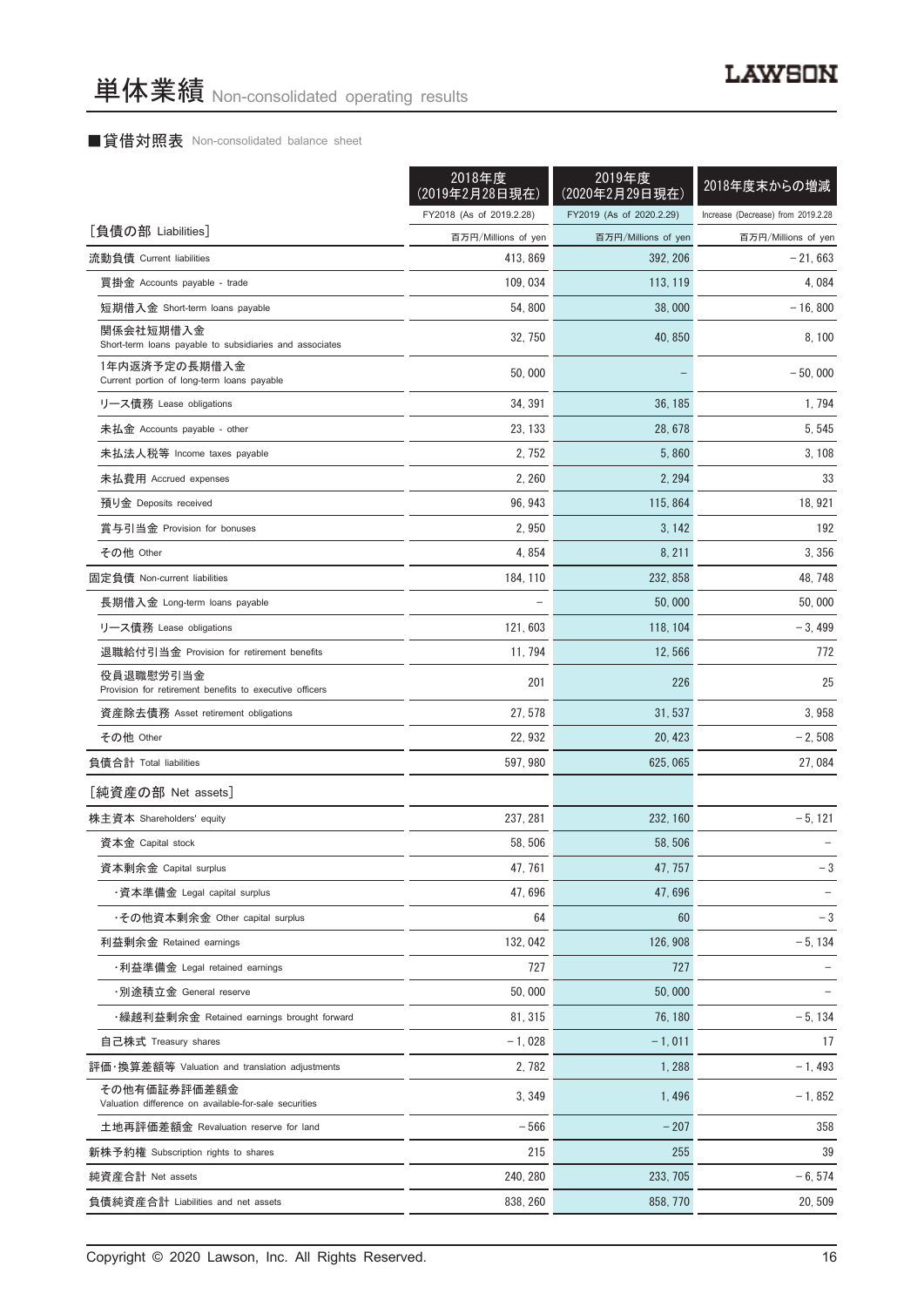#### ■国内コンビニエンスストアの店舗数の推移 Number of convenience stores in Japan \*1

|                                          | 2018年度/FY2018          |                     | 2019年度/FY2019          |                     | 2020年度(計画)/FY2020 (Forecast) |
|------------------------------------------|------------------------|---------------------|------------------------|---------------------|------------------------------|
|                                          | $2018.3.1 - 2019.2.28$ |                     | $2019.3.1 - 2020.2.29$ |                     | $2020.3.1 - 2021.2.28$       |
| 単体 Non-consolidated                      |                        | 「ローソン」「ナチュラルローソン」のみ |                        | 「ローソン」「ナチュラルローソン」のみ | 「ローソン」「ナチュラルローソン」のみ          |
| 開店 Opening (店/Store)                     | 1,030                  | 999                 | 525                    | 520                 |                              |
| 閉店 Closure (店/Store)                     | 378                    | 348                 | 736                    | 667                 |                              |
| うち置換 (-) *2 Re-location (-)              | 82                     | 82                  | 63                     | 62                  |                              |
| 純増減<br>Net Increase (Decrease) (店/Store) | 652                    | 651                 | $-211$                 | $-147$              |                              |
| 総店舗数 Total number of stores              | 13, 797                | 12, 991             | 13,586                 | 12,844              |                              |
| グループ会社 Group company                     |                        |                     |                        |                     |                              |
| 開店 Opening (店/Store)                     | 37                     |                     | 29                     |                     |                              |
| 閉店 Closure (店/Store)                     | 22                     |                     | 33                     |                     |                              |
| 純増減<br>Net Increase (Decrease) (店/Store) | 15                     |                     | $-4$                   |                     |                              |
| 総店舗数 Total number of stores              | 862                    |                     | 858                    |                     |                              |
| グループ計 Total                              |                        |                     |                        |                     |                              |
| 開店 Opening (店/Store)                     | 1,067                  |                     | 554                    |                     |                              |
| 閉店 Closure (店/Store)                     | 400                    |                     | 769                    |                     |                              |
| 純増減<br>Net Increase (Decrease) (店/Store) | 667                    |                     | $-215$                 |                     |                              |
| 総店舗数 Total number of stores              | 14,659                 |                     | 14, 444                |                     |                              |

(注)

\*1 当社グループの運営するコンビニエンスストアの店舗数であり、 (株)ローソン山陰、 (株)ローソン高知、 (株)ローソン南九州、 (株)ローソン沖縄の運 営する店舗数を含みます。

\*2 立地の移転を行う為に閉鎖した店舗数です。

\*3 (株)ローソン山陰は、 2020年3月1日付で当社に吸収合併しております。

Notes:

\*1 The number of stores is a total number of stores operated by the Lawson group including the number of stores operated by Lawson Sanin, Inc., Lawson Kochi, Inc., Lawson Minamikyushu, Inc. and Lawson Okinawa, Inc.

\*2 It states number of stores closed for relocation purpose.

\*3 Lawson Sanin, Inc. was merged into Lawson, Inc. effective March 1, 2020.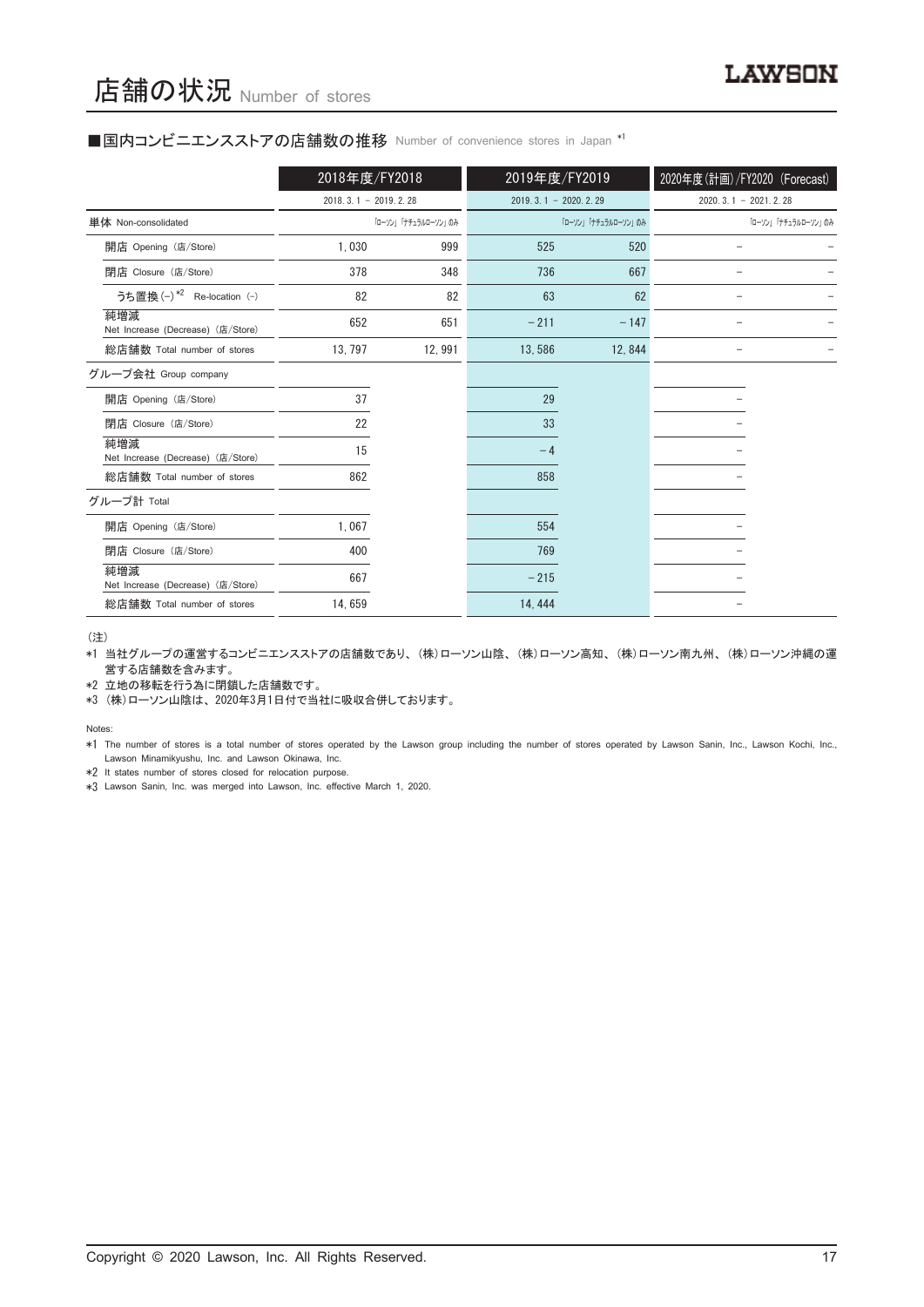# ■国内コンビニエンスストア店舗数 Number of convenience stores in Japan by store type

|                                                                     | 2019年2月        |           | 2020年2月        | 期中増減店舗数   |                         |
|---------------------------------------------------------------------|----------------|-----------|----------------|-----------|-------------------------|
|                                                                     | February, 2019 |           | February, 2020 |           | Net increase (Decrease) |
|                                                                     | 店/Store        | 構成比/Share | 店/Store        | 構成比/Share | 店/Store                 |
| 株式会社ローソン Lawson, Inc.                                               |                |           |                |           |                         |
| 直営店 Company-operated stores                                         |                |           |                |           |                         |
| ローソン LAWSON                                                         | 303            | 2.1%      | 263            | 1.8%      | $-40$                   |
| ナチュラルローソン NATURAL LAWSON                                            | 24             | 0.2%      | 22             | 0.2%      | $-2$                    |
| 加盟店 Franchised stores                                               |                |           |                |           |                         |
| Bタイプ Type B                                                         | 1,839          | 12.5%     | 1,794          | 12.4%     | $-45$                   |
| Gタイプ Type G                                                         | 1,466          | 10.0%     | 1,342          | 9.3%      | $-124$                  |
| Cタイプ Type C                                                         | 9, 244         | 63.1%     | 9,300          | 64.4%     | 56                      |
| ナチュラルローソン NATURAL LAWSON                                            | 115            | 0.8%      | 123            | 0.9%      | 8                       |
| ローソンストア100 LAWSON STORE100                                          | 806            | 5.5%      | 742            | 5.1%      | $-64$                   |
| 小計 Subtotal                                                         | 13, 797        | 94.1%     | 13,586         | 94.1%     | $-211$                  |
| 株式会社ローソン山陰 Lawson Sanin, Inc.                                       |                |           |                |           |                         |
| 直営店 Company-operated stores                                         | 5              | 0.0%      | 5              | 0.0%      |                         |
| 加盟店 Franchised stores                                               | 287            | 2.0%      | 280            | 1.9%      | $-7$                    |
| 小計 Subtotal                                                         | 292            | 2.0%      | 285            | 2.0%      | $-7$                    |
| 株式会社ローソン高知 Lawson Kochi, Inc.                                       |                |           |                |           |                         |
| 直営店 Company-operated stores                                         | 6              | 0.0%      | 5              | 0.0%      | - 1                     |
| 加盟店 Franchised stores                                               | 134            | 0.9%      | 134            | 0.9%      |                         |
| 小計 Subtotal                                                         | 140            | 1.0%      | 139            | 1.0%      | - 1                     |
| 株式会社ローソン南九州 Lawson Minamikyushu, Inc.                               |                |           |                |           |                         |
| 直営店 Company-operated stores                                         | 3              | 0.0%      | 3              | 0.0%      |                         |
| 加盟店 Franchised stores                                               | 194            | 1.3%      | 192            | 1.3%      | $-2$                    |
| 小計 Subtotal                                                         | 197            | 1.3%      | 195            | 1.4%      | $-2$                    |
| 株式会社ローソン沖縄 Lawson Okinawa, Inc.                                     |                |           |                |           |                         |
| 直営店 Company-operated stores                                         | 4              | 0.0%      | 5              | 0.0%      | $\mathbf{1}$            |
| 加盟店 Franchised stores                                               | 229            | 1.6%      | 234            | 1.6%      | $\sqrt{5}$              |
| 小計 Subtotal                                                         | 233            | 1.6%      | 239            | 1.7%      | 6                       |
| 国内コンビニエンスストアグループ店舗数計<br>Total number of convenience stores in Japan | 14,659         | 100.0%    | 14, 444        | 100.0%    | $-215$                  |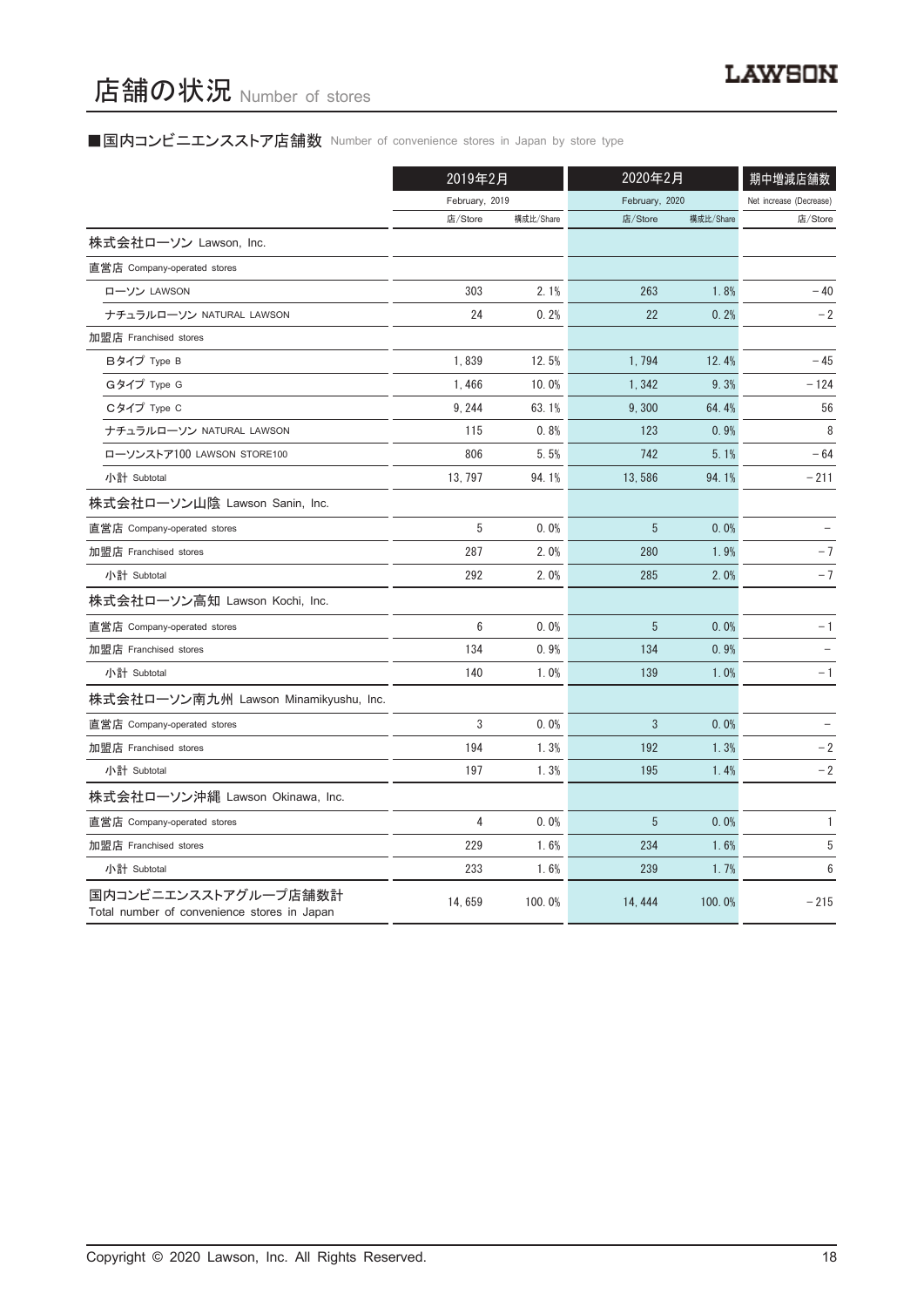# ■都道府県別店舗分布状況 Number of convenience stores by region and prefecture

|                |              | 2019年2月 |                          | 2020年2月 |         |                   | 期中増減店舗数 |                   |                          |                          |
|----------------|--------------|---------|--------------------------|---------|---------|-------------------|---------|-------------------|--------------------------|--------------------------|
|                |              |         | February, 2019           |         |         | February, 2020    |         |                   | Net increase (Decrease)  |                          |
|                |              | ローソン    | ローソンストア100               | 計       | ローソン    | ローソンストア100        | 計       | ローソン              | ローソンストア100               | 計                        |
|                |              | LAWSON  | LAWSON STORE100          | Total   | LAWSON  | LAWSON STORE100   | Total   | LAWSON            | LAWSON STORE100          | Total                    |
|                |              | 店/Store | 店/Store                  | 店/Store | 店/Store | 店/Store           | 店/Store | 店/Store           | 店/Store                  | 店/Store                  |
| 北海道 Hokkaido   | 北海道 Hokkaido | 670     | $\qquad \qquad -$        | 670     | 673     |                   | 673     | 3                 | $\qquad \qquad -$        | 3                        |
| 東北 Tohoku      | 青森 Aomori    | 262     | $\qquad \qquad -$        | 262     | 270     | $\qquad \qquad -$ | 270     | 8                 | $\overline{\phantom{0}}$ | 8                        |
|                | 秋田 Akita     | 190     | $\overline{\phantom{a}}$ | 190     | 185     | -                 | 185     | $-5$              | $\overline{\phantom{a}}$ | $-5$                     |
|                | 岩手 Iwate     | 179     |                          | 179     | 175     |                   | 175     | $-4$              |                          | $-4$                     |
|                | 宮城 Miyagi    | 252     | $\overline{\phantom{a}}$ | 252     | 252     | -                 | 252     | $\qquad \qquad -$ | $\qquad \qquad -$        |                          |
|                | 山形 Yamagata  | 112     | $\overline{\phantom{a}}$ | 112     | 114     | $\qquad \qquad -$ | 114     | $\overline{2}$    | $\overline{\phantom{a}}$ | 2                        |
|                | 福島 Fukushima | 158     | $\qquad \qquad -$        | 158     | 162     |                   | 162     | 4                 |                          | 4                        |
|                | 小計 Subtotal  | 1, 153  | $\overline{\phantom{a}}$ | 1, 153  | 1, 158  | -                 | 1,158   | 5                 | $\overline{\phantom{0}}$ | 5                        |
| 関東 Kanto       | 栃木 Tochigi   | 201     | $\overline{\phantom{a}}$ | 201     | 199     | -                 | 199     | $-2$              | $\overline{\phantom{a}}$ | $-2$                     |
|                | 群馬 Gunma     | 254     | $\qquad \qquad -$        | 254     | 243     |                   | 243     | $-11$             |                          | $-11$                    |
|                | 埼玉 Saitama   | 657     | 45                       | 702     | 649     | 40                | 689     | $-8$              | $-5$                     | $-13$                    |
|                | 千葉 Chiba     | 567     | 49                       | 616     | 559     | 44                | 603     | $-8$              | $-5$                     | $-13$                    |
|                | 茨城 Ibaraki   | 219     | 4                        | 223     | 219     | 4                 | 223     |                   |                          |                          |
|                | 東京 Tokyo     | 1,463   | 285                      | 1,748   | 1, 447  | 268               | 1,715   | $-16$             | $-17$                    | $-\,33$                  |
|                | 神奈川 Kanagawa | 985     | 136                      | 1, 121  | 967     | 121               | 1,088   | $-18$             | $-15$                    | $-33$                    |
|                | 小計 Subtotal  | 4,346   | 519                      | 4,865   | 4, 283  | 477               | 4,760   | $-63$             | $-42$                    | $-105$                   |
| 甲信越 Koshinetsu | 新潟 Niigata   | 230     | $\overline{\phantom{m}}$ | 230     | 225     | $\qquad \qquad -$ | 225     | $-5$              | $\qquad \qquad -$        | $-5$                     |
|                | 山梨 Yamanashi | 136     | $\overline{\phantom{a}}$ | 136     | 135     | $\qquad \qquad -$ | 135     | $-1$              | $\overline{\phantom{a}}$ | $-1$                     |
|                | 長野 Nagano    | 175     | $\qquad \qquad -$        | 175     | 172     |                   | 172     | $-3$              |                          | $-3$                     |
|                | 小計 Subtotal  | 541     | $\overline{\phantom{m}}$ | 541     | 532     | $\qquad \qquad -$ | 532     | $-\,9$            | $\overline{\phantom{m}}$ | $-\,9$                   |
| 北陸 Hokuriku    | 石川 Ishikawa  | 102     | $\overline{\phantom{a}}$ | 102     | 105     | -                 | 105     | 3                 | $\qquad \qquad -$        | 3                        |
|                | 富山 Toyama    | 194     |                          | 194     | 185     |                   | 185     | $-\,9$            |                          | $-9$                     |
|                | 福井 Fukui     | 113     | $\qquad \qquad -$        | 113     | 110     | $\qquad \qquad -$ | 110     | $-3$              |                          | $-3$                     |
|                | 小計 Subtotal  | 409     |                          | 409     | 400     |                   | 400     | $-9$              |                          | $-9$                     |
| 東海 Tokai       | 静岡 Shizuoka  | 282     | $\overline{\phantom{0}}$ | 282     | 285     |                   | 285     | 3                 | $\overline{\phantom{a}}$ | 3                        |
|                | 愛知 Aichi     | 633     | 97                       | 730     | 629     | 94                | 723     | $-4$              | $-3$                     | $-7$                     |
|                | 岐阜 Gifu      | 174     | 6                        | 180     | 175     | 5                 | 180     | $\overline{1}$    | $-1$                     | $\overline{\phantom{a}}$ |
|                | 三重 Mie       | 141     | $\overline{\phantom{a}}$ | 141     | 138     | -                 | 138     | - 3               | $\overline{\phantom{a}}$ | $-3$                     |
|                | 小計 Subtotal  | 1,230   | 103                      | 1,333   | 1, 227  | 99                | 1,326   | $-3$              | $-4$                     | $-7$                     |

(注)

\* ローソンの店舗数には、「ローソン」 「ナチュラルローソン」を含みます。

Note:

\* The number of stores of LAWSON includes LAWSON and NATURAL LAWSON.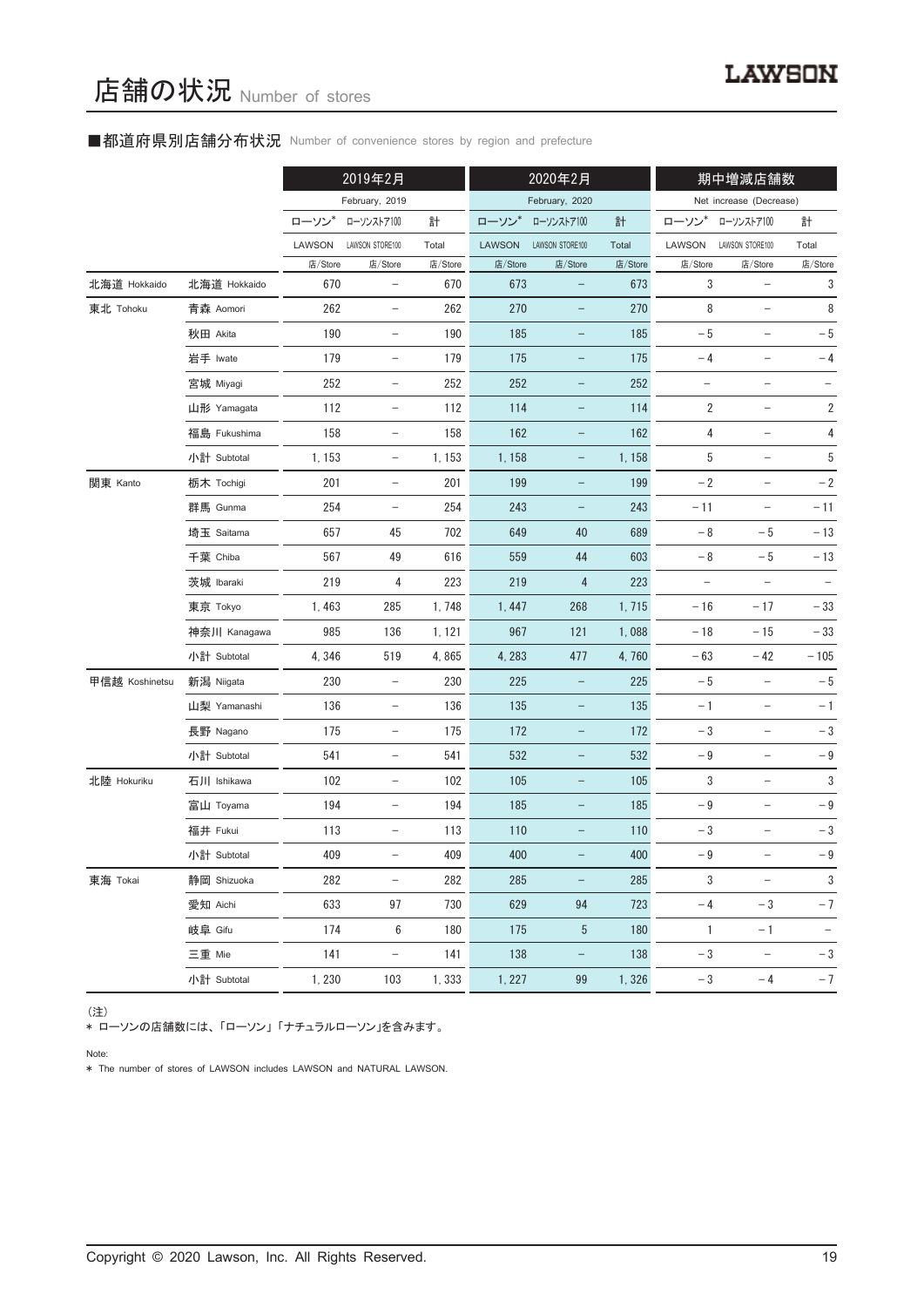# ■都道府県別店舗分布状況 Number of convenience stores by region and prefecture

|            |                                                                     | 2019年2月 |                          | 2020年2月 |                |                          | 期中増減店舗数 |                |                                   |                  |
|------------|---------------------------------------------------------------------|---------|--------------------------|---------|----------------|--------------------------|---------|----------------|-----------------------------------|------------------|
|            |                                                                     |         | February, 2019           |         | February, 2020 |                          |         |                | Net increase (Decrease)           |                  |
|            |                                                                     | ローソン*   | ローソンストア100               | 計       | ローソン*          | ローソンストア100               | 計       | ローソン           | ローソンストア100                        | 計                |
|            |                                                                     | LAWSON  | LAWSON STORE100          | Total   | <b>LAWSON</b>  | LAWSON STORE100          | Total   | LAWSON         | LAWSON STORE100                   | Total            |
|            |                                                                     | 店/Store | 店/Store                  | 店/Store | 店/Store        | 店/Store                  | 店/Store | 店/Store        | 店/Store                           | 店/Store          |
| 近畿 Kinki   | 京都 Kyoto                                                            | 306     | 30                       | 336     | 298            | 24                       | 322     | $-8$           | $-6$                              | $-14$            |
|            | 滋賀 Shiga                                                            | 159     | $\overline{\phantom{a}}$ | 159     | 156            | $\qquad \qquad -$        | 156     | $-3$           | $\overline{\phantom{0}}$          | $-3$             |
|            | 奈良 Nara                                                             | 140     | $\overline{\phantom{0}}$ | 140     | 138            |                          | 138     | $-2$           |                                   | $-2$             |
|            | 和歌山 Wakayama                                                        | 152     | $\overline{\phantom{a}}$ | 152     | 148            | $\qquad \qquad -$        | 148     | $-4$           |                                   | $-4$             |
|            | 大阪 Osaka                                                            | 1,032   | 119                      | 1, 151  | 1,011          | 112                      | 1, 123  | $-21$          | $-7$                              | $-28$            |
|            | 兵庫 Hyogo                                                            | 652     | 35                       | 687     | 636            | 30                       | 666     | $-16$          | $-5$                              | $-21$            |
|            | 小計 Subtotal                                                         | 2, 441  | 184                      | 2,625   | 2,387          | 166                      | 2,553   | $-54$          | $-18$                             | $-72$            |
| 中国 Chugoku | 岡山 Okayama                                                          | 202     |                          | 202     | 202            |                          | 202     |                |                                   |                  |
|            | 広島 Hiroshima                                                        | 234     | $\overline{\phantom{a}}$ | 234     | 235            | -                        | 235     | $\mathbf{1}$   | $\overline{\phantom{0}}$          | $\mathbf{1}$     |
|            | 山口 Yamaguchi                                                        | 117     | $\qquad \qquad -$        | 117     | 116            |                          | 116     | $-1$           | $\overline{\phantom{0}}$          | $-1$             |
|            | 鳥取 Tottori                                                          | 143     | $\qquad \qquad -$        | 143     | 139            |                          | 139     | $-4$           | $\overline{\phantom{0}}$          | $-4$             |
|            | 島根 Shimane                                                          | 148     | $\overline{\phantom{a}}$ | 148     | 145            | $\overline{\phantom{0}}$ | 145     | $-3$           | $\overline{\phantom{0}}$          | $-3$             |
|            | 小計 Subtotal                                                         | 844     | $\equiv$                 | 844     | 837            |                          | 837     | $-7$           | $\overline{\phantom{0}}$          | $-7$             |
| 四国 Shikoku | 香川 Kagawa                                                           | 133     | $\overline{\phantom{a}}$ | 133     | 132            | $\qquad \qquad -$        | 132     | $-1$           | $\overline{a}$                    | $-1$             |
|            | 愛媛 Ehime                                                            | 219     | $\overline{\phantom{0}}$ | 219     | 211            |                          | 211     | $-8$           |                                   | $-8$             |
|            | 徳島 Tokushima                                                        | 138     | $\overline{\phantom{a}}$ | 138     | 136            | $\qquad \qquad -$        | 136     | $-2$           | $\overline{\phantom{0}}$          | $-2$             |
|            | 高知 Kochi                                                            | 140     | $\overline{\phantom{0}}$ | 140     | 139            |                          | 139     | $-1$           | $\overline{\phantom{a}}$          | $-1$             |
|            | 小計 Subtotal                                                         | 630     | $\overline{\phantom{m}}$ | 630     | 618            |                          | 618     | $-12$          | $\overline{\phantom{0}}$          | $-12$            |
| 九州 Kyushu  | 福岡 Fukuoka                                                          | 523     | $\overline{\phantom{a}}$ | 523     | 517            | $\overline{\phantom{0}}$ | 517     | $-6$           | $\qquad \qquad -$                 | $-6$             |
|            | 佐賀 Saga                                                             | 75      | $\overline{\phantom{a}}$ | 75      | 74             | $\equiv$                 | 74      | $-1$           | $\qquad \qquad -$                 | $-1$             |
|            | 長崎 Nagasaki                                                         | 109     | $\overline{\phantom{0}}$ | 109     | 111            |                          | 111     | $\overline{2}$ |                                   | $\sqrt{2}$       |
|            | 大分 Oita                                                             | 188     |                          | 188     | 188            |                          | 188     |                |                                   |                  |
|            | 熊本 Kumamoto                                                         | 157     | $\qquad \qquad -$        | 157     | 159            | -                        | 159     | $\overline{2}$ | $\overline{\phantom{0}}$          | $\overline{2}$   |
|            | 宮崎 Miyazaki                                                         | 107     | $\qquad \qquad -$        | 107     | 104            |                          | 104     | $-3$           | $\qquad \qquad -$                 | $-3$             |
|            | 鹿児島 Kagoshima                                                       | 197     | $\overline{\phantom{0}}$ | 197     | 195            |                          | 195     | $-2$           | $\overline{\phantom{0}}$          | $-2$             |
|            | 小計 Subtotal                                                         | 1,356   | $\overline{\phantom{a}}$ | 1,356   | 1,348          | $\qquad \qquad -$        | 1,348   | - 8            | $\overline{\phantom{a}}$          | $-8$             |
| 沖縄 Okinawa | 沖縄 Okinawa                                                          | 233     | $\overline{\phantom{m}}$ | 233     | 239            | $\qquad \qquad -$        | 239     | $\,6$          | $\hspace{0.1in} - \hspace{0.1in}$ | $\boldsymbol{6}$ |
|            | 国内コンビニエンスストアグループ店舗数計<br>Total number of convenience stores in Japan | 13,853  | 806                      | 14,659  | 13, 702        | 742                      | 14, 444 | $-151$         | $-64$                             | $-215$           |

(注)

\* ローソンの店舗数には、 「ローソン」 「ナチュラルローソン」 を含みます。

Note:

\* The number of stores of LAWSON includes LAWSON and NATURAL LAWSON.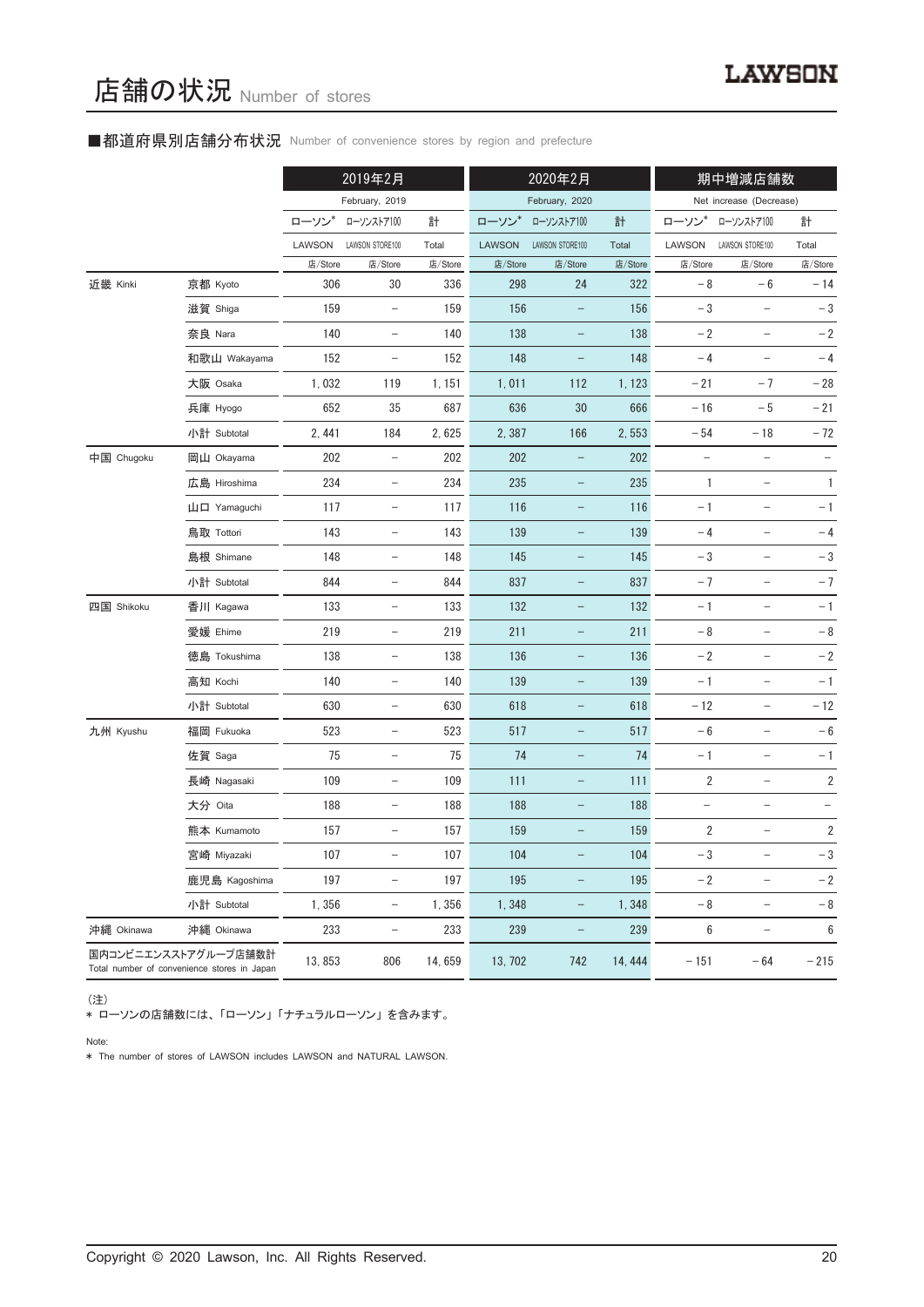# ■海外コンビニエンスストア店舗数 Number of convenience stores abroad

|                                                               | 2018年2月        | 2019年2月                  | 2020年2月        | 期中増減店舗数                 |
|---------------------------------------------------------------|----------------|--------------------------|----------------|-------------------------|
|                                                               | February, 2018 | February, 2019           | February, 2020 | Net increase (Decrease) |
|                                                               | 店/Store        | 店/Store                  | 店/Store        | 店/Store                 |
| 上海市及びその周辺地域<br>中国<br>China Shanghai and surrounding area      | 865            | 1, 227                   | 1,574          | 347                     |
| 中国<br>重慶市<br>China Chongqing                                  | 165            | 198                      | 235            | 37                      |
| 中国<br>大連市<br>China Dalian                                     | 122            | 146                      | 192            | 46                      |
| 北京市及びその周辺地域<br>中国<br>China Beijing and surrounding area       | 73             | 108                      | 153            | 45                      |
| 瀋陽市<br>中国<br>China Shenyang                                   |                | $\qquad \qquad -$        | 26             | 26                      |
| 中国<br>武漢市<br>China Wuhan                                      | 198            | 308                      | 401            | 93                      |
| 中国 合肥市<br>China Hefei                                         |                | 20                       | 50             | $30\,$                  |
| 中国 長沙市<br>China Changsha                                      |                | $\overline{\phantom{0}}$ | 15             | 15                      |
| 中国 小計<br>Subtotal                                             | 1,423          | 2,007                    | 2,646          | 639                     |
| タイ<br>Thailand                                                | 101            | 120                      | 133            | 13                      |
| インドネシア<br>Indonesia                                           | 37             | 42                       | 72             | $30\,$                  |
| フィリピン<br>Philippines                                          | 33             | 39                       | 65             | $26\,$                  |
| 米国 ハワイ州<br>United States of America Hawaii                    | $\sqrt{2}$     | $\sqrt{2}$               | $\overline{2}$ |                         |
| 海外コンビニエンスストア店舗数計<br>Total number of convenience stores abroad | 1,596          | 2, 210                   | 2,918          | 708                     |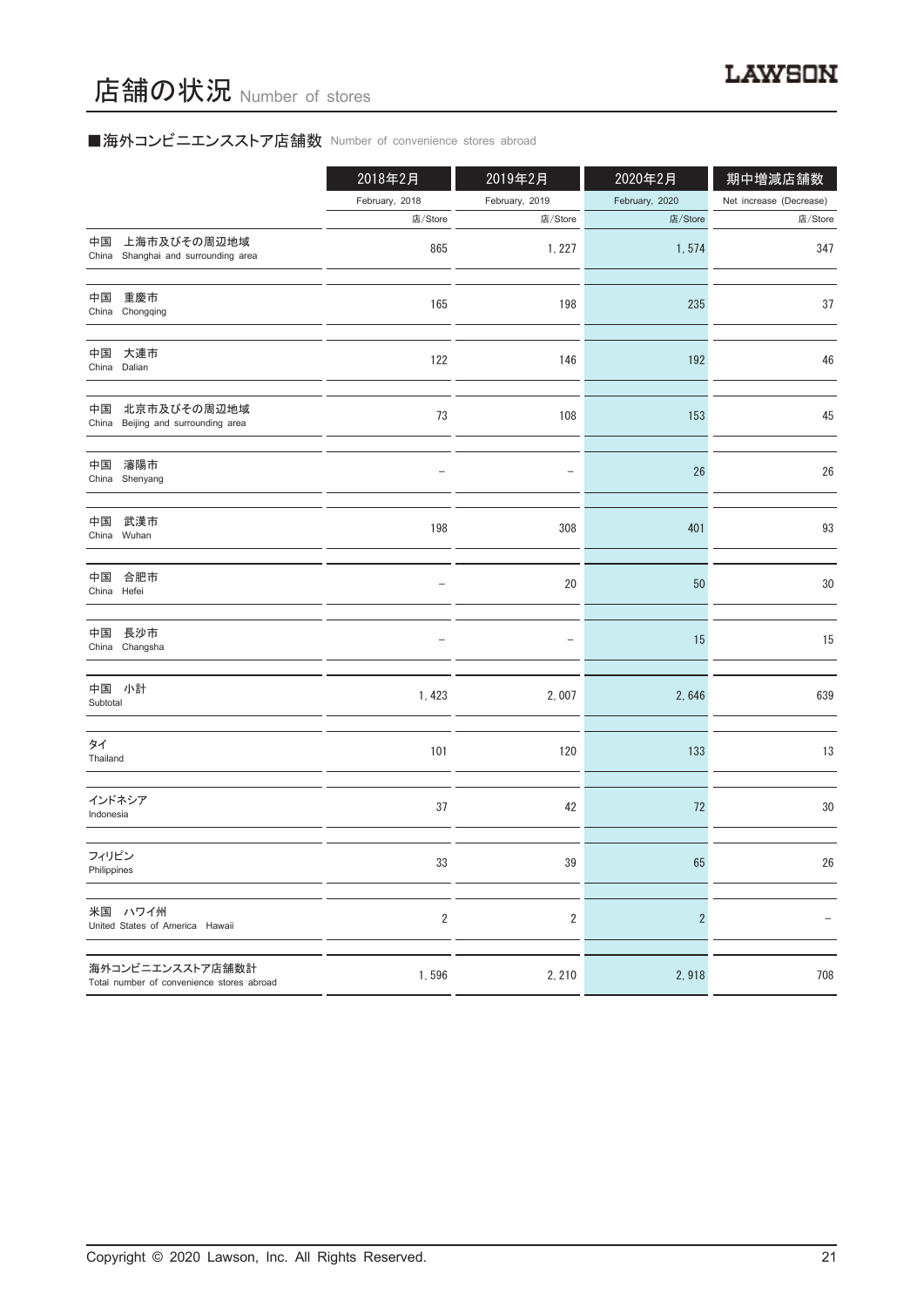### ■その他セグメントの運営する店舗数 Number of stores of other segments

|                                                 | 2018年2月        | 2019年2月        | 2020年2月        | 期中増減店舗数                 |
|-------------------------------------------------|----------------|----------------|----------------|-------------------------|
|                                                 | February, 2018 | February, 2019 | February, 2020 | Net increase (Decrease) |
|                                                 | 店/Store        | 店/Store        | 店/Store        | 店/Store                 |
| 株式会社成城石井 *1<br>SEIJO ISHII CO., LTD.            | 140            | 146            | 154            | 8                       |
|                                                 |                |                |                |                         |
| 株式会社ローソンエンタテインメント<br>Lawson Entertainment, Inc. | 54             | 56             | 56             |                         |
|                                                 |                |                |                |                         |
| ユナイテッド・シネマ株式会社 *2<br>United Cinemas Co., Ltd.   | 40             | 41             | 43             | $\overline{2}$          |

(注)

、……。<br>\*1 (株)成城石井については、直営の成城石井店舗のみを記載しております。

\*2 ユナイテッド・シネマ(株)については、 劇場数を記載しております。

Notes:

\*1 For SEIJO ISHII CO., LTD., it states number of its company-operated stores only.

\*2 For United Cinemas Co., Ltd., it states number of theaters.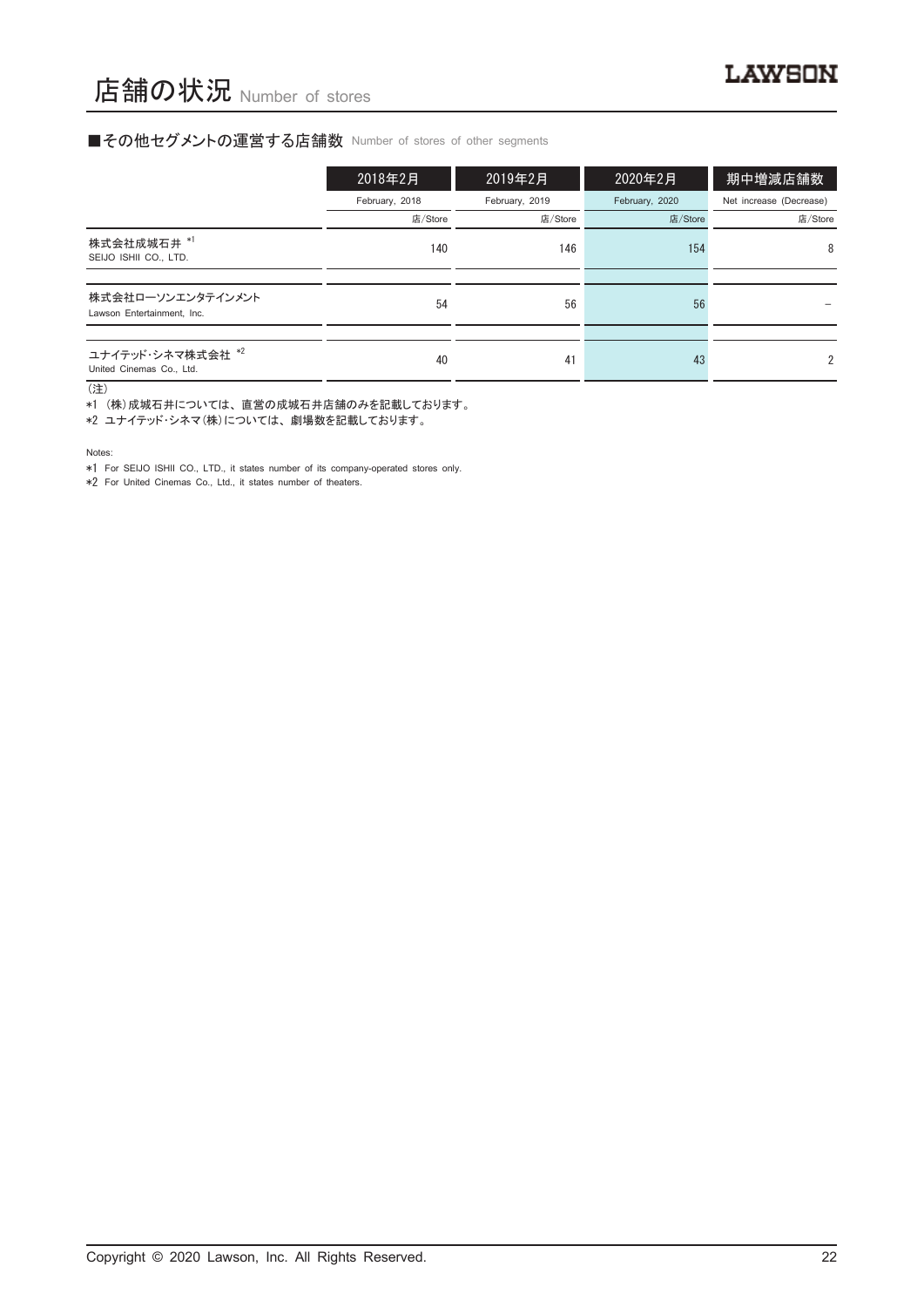#### ■既存店売上高前年比及び既存店総荒利益高前年比 Net sales and gross profit of existing stores

|                                                               | 2018年度/FY2018 | 2019年度/FY2019 | 2020年度(計画)/FY2020(Forecast) |
|---------------------------------------------------------------|---------------|---------------|-----------------------------|
|                                                               | 通期/Full year  | 通期/Full year  | 通期計画/Full year              |
|                                                               | 前年比/YoY       | 前年比/YoY       | 前年比/YoY                     |
| 売上高 Net sales *2                                              | 99.5%         | 100.1%        |                             |
| 客数 Number of customers                                        | 97.7%         | 98.4%         |                             |
| 客単価 Spending per customer                                     | 101.8%        | 101.7%        |                             |
| 売上高(チケット等含む)<br>Net sales (including tickets, etc.)           | 99.3%         | 100.5%        |                             |
| 総荒利益高 Gross profit                                            | 99.2%         | 100.8%        |                             |
| 売上高(ローソンストア100含む) *2<br>Net sales (including LAWSON STORE100) | 99.4%         | 100.0%        |                             |

■平均日販 Average daily sales per store

|               | 2018年度/FY2018       | 2019年度/FY2019       |
|---------------|---------------------|---------------------|
|               | 通期/Full year        | 通期/Full year        |
|               | 千円/Thousands of ven | 千円/Thousands of yen |
| 全店 All stores | 531                 | 535                 |
| 新店 New stores | 484                 | 490                 |

■全店客数及び客単価 Average number of customers and average spending per customer (All stores)

|                           | 2018年度/FY2018   | 2019年度/FY2019   |
|---------------------------|-----------------|-----------------|
|                           | 通期/Full year    | 通期/Full year    |
|                           | 人、円/Person, Yen | 人、円/Person, Yen |
| 客数 Number of customers    | 773             | 762             |
| 客単価 Spending per customer | 687             | 702             |

■全店商品別販売構成の推移及び総荒利益率の状況 Sales and gross profit margin by merchandise category at store level (All stores)

|                            | 2018年度/FY2018          |              | 2019年度/FY2019                      |                        |              | 2020年度(計画)/FY2020(Forecast)        |                              |
|----------------------------|------------------------|--------------|------------------------------------|------------------------|--------------|------------------------------------|------------------------------|
|                            |                        | 通期/Full year |                                    |                        | 通期/Full year | 通期計画/Full year                     |                              |
|                            | 十億円<br>Billions of yen | 構成比          | 総荒利益率<br>Share Gross Profit Margin | 十億円<br>Billions of yen | 構成比          | 総荒利益率<br>Share Gross Profit Margin | 総荒利益率<br>Gross Profit Margin |
| ファストフード Fast foods         | 520.4                  | 24.7%        | 38.2%                              | 523.3                  | 24.1%        | 38.9%                              |                              |
| 日配食品 Daily delivered foods | 283.9                  | 13.5%        | 34.0%                              | 307.3                  | 14.2%        | 34.3%                              |                              |
| 加工食品 Processed foods       | 1.107.3                | 52.6%        | 23.9%                              | 1.143.6                | 52.7%        | 23.8%                              |                              |
| うち、タバコ Cigarettes          | 532.9                  | 25.3%        | 10.8%                              | 559.1                  | 25.8%        | 10.9%                              |                              |
| 非食品 Non-food products *3   | 194.2                  | 9.2%         | 50.3%                              | 195.7                  | 9.0%         | 50.5%                              |                              |
| 合計 Total                   | 2.105.9                | 100.0%       | 31.2%                              | 2.170.0                | 100.0%       | 31.3%                              |                              |

分類 Category

| ファストフード Fast foods         | 米飯・麺・調理パン(サンドイッチ等)・デリカ・ファストフード等                                                                      |
|----------------------------|------------------------------------------------------------------------------------------------------|
|                            | Rice, noodles, bread, delicatessen items, over-the-counter fast foods, etc.                          |
| 日配食品 Daily delivered foods | ベーカリー・デザート・アイスクリーム・生鮮食品等                                                                             |
|                            | Bakery items, desserts, ice creams, perishable foods (vegetables, fruits and meat), etc.             |
| 加工食品 Processed foods       | 飲料・酒類・タバコ・加工食品・菓子等 Soft drinks, alcoholic drinks, cigarettes, processed foods, confectioneries, etc. |
| 非食品 Non-food products      | 日用品・本・雑誌等 Daily necessities, books, magazines, etc.                                                  |

(注)

\*1 売上高(ローソンストア100含む)を除く上記の数値は、 (株)ローソンが運営する 「ローソン」 「ナチュラルローソン」 の合計です。 なお、 本頁の各数値 - には、エリアフランチャイズ各社 (株) ローソン山陰、 (株) ローソン高知、 (株) ローソン南九州、 (株) ローソン沖縄の数値は含んでおりません。<br>\*2  売上高は、チケット等の影響を除いた数値です。<br>\*3  非食品の総荒利益率は、手数料収入を含め算出しております。

Notes:

\*1 These figures except for Net sales (including LAWSON STORE100) are sums of total LAWSON and NATURAL LAWSON operated by Lawson, Inc. Furthermore, results of area franchise companies (Lawson Sanin, Inc., Lawson Kochi, Inc., Lawson Minamikyushu, Inc. and Lawson Okinawa, Inc.) are not included in this page.

\*2 Net sales do not include the impact of tickets, etc.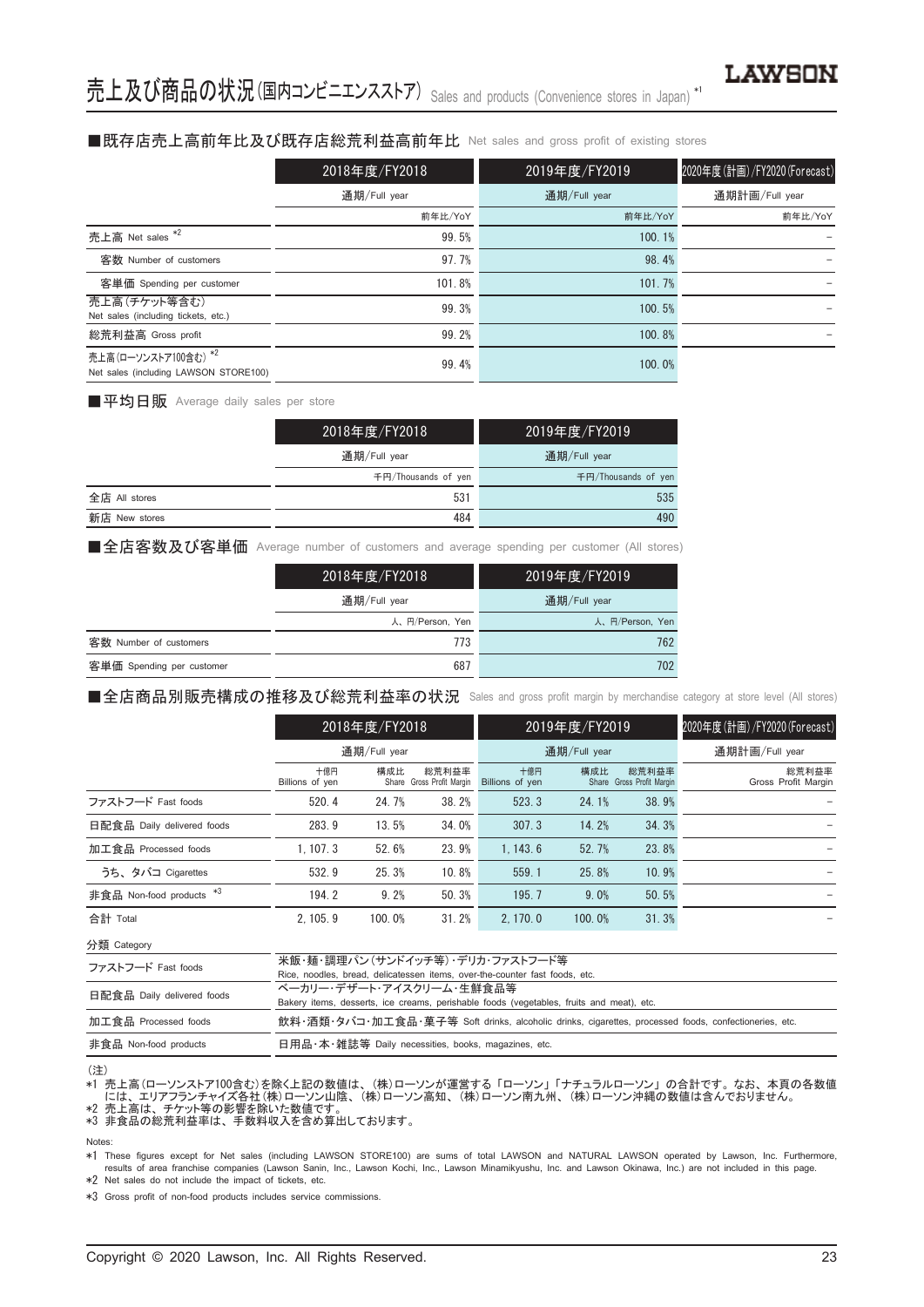#### ■酒・タバコ取扱店及び24時間営業店舗数、駐車場設置店舗数 Liquor-licensed, cigarette-licensed, 24-hour operating and parking-lot equipped stores \*i

|                                          | 2018年度/FY2018 |                     | 2019年度/FY2019 |                     |
|------------------------------------------|---------------|---------------------|---------------|---------------------|
|                                          | 通期/Full year  |                     | 通期/Full year  |                     |
|                                          | 店/Store       | 総店舗数に占める割合<br>Share | 店/Store       | 総店舗数に占める割合<br>Share |
| 酒取扱店 Liquor-licensed stores              | 13.296        | 96.4%               | 13.066        | 96.2%               |
| タバコ取扱店 Cigarette-licensed stores         | 12.928        | 93.7%               | 12.801        | 94.2%               |
| 24時間営業店 24-hour operating stores         | 13.041        | 94.5%               | 12.647        | 93.1%               |
| 駐車場設置店 Stores equipped with parking lots | 9.276         | 67.2%               | 8.862         | 65.2%               |

# ■収納代行業務の状況 (全店) Third party bill settlement (All stores) \*1

|                           | 2018年度/FY2018<br>通期/Full year       |         | 2019年度/FY2019                       |         |
|---------------------------|-------------------------------------|---------|-------------------------------------|---------|
|                           |                                     |         | 通期/Full year                        |         |
|                           | 百万円、百万件<br>Millions of yen, million | 前年比/YoY | 百万円、百万件<br>Millions of yen, million | 前年比/YoY |
| 収納金額 Transaction amount   | 2.412.349                           | 106.6%  | 2.498.711                           | 103.6%  |
| 取扱件数 Number of settlement | 215.2                               | 103.2%  | 214.6                               | 99.7%   |

# ■国内コンビニエンスストア事業 グループ全店売上高 Total sales of convenience store business in Japan

|                          | 2018年度/FY2018<br>通期/Full year |         | 2019年度/FY2019       |         |
|--------------------------|-------------------------------|---------|---------------------|---------|
|                          |                               |         | 通期/Full year        |         |
|                          | 百万円/Millions of yen           | 前年比/YoY | 百万円/Millions of yen | 前年比/YoY |
| 単体 Non-consolidated      | 2.236.125                     | 106.0%  | 2.296.156           | 102.7%  |
| グループ会社 Group company *2  | 149.774                       | 101.8%  | 151.312             | 101.0%  |
| チケット等取扱高 Tickets etc. *3 | 353, 045                      | 104.0%  | 372.601             | 105.5%  |
| 合計 Total                 | 2, 738, 944                   | 105.5%  | 2, 820, 070         | 103.0%  |

(注)

\*1 上記の数値は、 (株)ローソンが運営する 「ローソン」 「ナチュラルローソン」 「ローソンストア100」 の合計です。

\*2 グループ会社は、 (株)ローソン山陰、 (株)ローソン高知、 (株)ローソン南九州、 (株)ローソン沖縄の運営する店舗の売上高を合計しております。

\*3 チケット等取扱高は、 当社グループの運営する国内のコンビニエンスストア事業全て(単体及びグループ会社を含む)の取扱高を合計しております。

Notes:

\*1 These figures are sums of total LAWSON, NATURAL LAWSON and LAWSON STORE100 operated by Lawson, Inc.

\*2 For group company, it is a total sales of stores oprerated by Lawson Sanin, Inc., Lawson Kochi, Inc., Lawson Minamikyushu, Inc. and Lawson Okinawa, Inc.

\*3 For tickets and others gross sale, it is a total gross sales of convenience store business in Japan (including non-consolidated and group companies) operated by Lawson group.